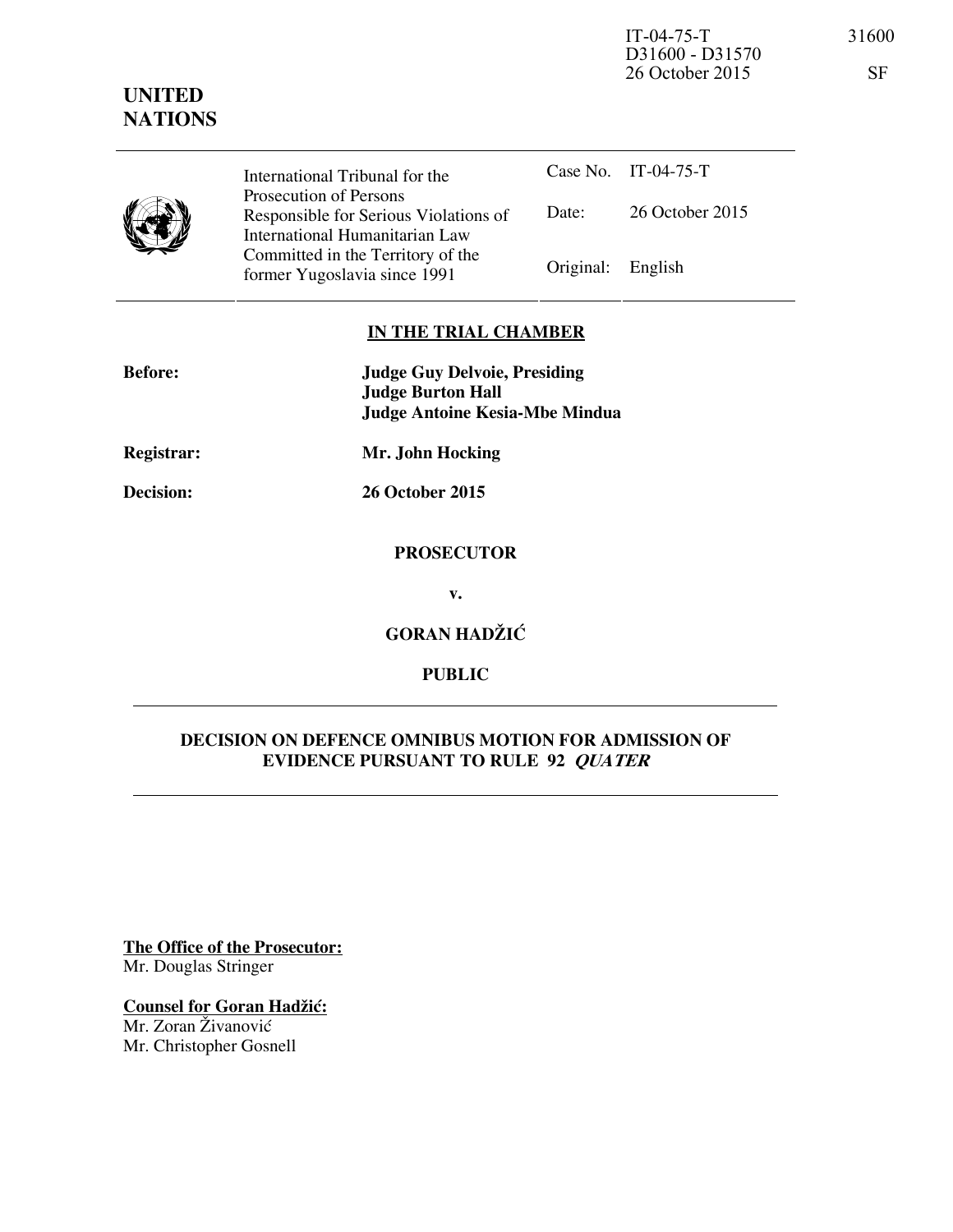1. **THIS TRIAL CHAMBER** of the International Tribunal for the Prosecution of Persons Responsible for Serious Violations of International Humanitarian Law Committed in the Territory of the former Yugoslavia since 1991 ("Tribunal") is seised of the "Defence Omnibus Motion for Admission of Evidence Pursuant to Rule 92 *quater*" filed on 13 May 2014, with confidential annexes ("Motion").<sup>1</sup> On 4 June 2014, the "Prosecution Response to Defence Omnibus Motion for Admission of Evidence Pursuant to Rule 92 *quater* with Annex" was confidentially filed ("Response").<sup>2</sup> On 11 June 2014, the Defence filed the confidential "Reply to Prosecution Response" to Defence Omnibus Motion for Admission of Evidence Pursuant to Rule 92 *quater* with Annex" ("Reply"). On 18 June 2014, the Prosecution filed the "Prosecution Request for Leave to File Sur-Reply and Sur-Reply to Reply to Prosecution Response to Defence Omnibus Motion for Admission of Evidence Pursuant to Rule 92 *quater* with Annex" ("Sur-Reply").

2. On 26 May 2014, the Defence filed the "Addendum to Defence Omnibus Motion for Admission of Evidence Pursuant to Rule 92 *quater*" with a confidential annex ("First Addendum").

3. On 28 May 2014, the Defence filed the "Notice of Compliance with Trial Chamber Order in Relation to Defence Omnibus 92 *quater* Motion", with confidential annexes ("Notice of Compliance" $)$ .<sup>3</sup>

4. On 15 July 2014, the "Defence Further Submission Regarding its Omnibus Motion for Admission of Evidence Pursuant to Rule 92 *quater*" with confidential annexes was filed ("Further Defence Submissions").

5. On 18 July 2014, the Defence submitted the "Second Addendum to Defence Omnibus Motion for Admission of Evidence Pursuant to Rule 92 *quater*", with a confidential annex ("Second Addendum"). On 25 July 2014, the "Prosecution Response to Second Addendum to Defence Omnibus Motion for Admission of Evidence Pursuant to Rule 92 *quater*" was confidentially filed ("Second Addendum Response"). On 1 August 2014, the Defence confidentially filed the "Request for Leave to Reply and Reply to Prosecution Response to Second Addendum to Defence Omnibus Motion for Admission of Evidence Pursuant to Rule 92 *quater*" ("Second Addendum Reply").

<sup>&</sup>lt;sup>1</sup> The Trial Chamber set 13 May 2014 as the deadline for the Defence to file any omnibus motion for the admission of evidence pursuant to Rule 92 *quater* of the Rules of Procedure and Evidence of the Tribunal. Scheduling Order for Preparation and Commencement of Defence Case, 20 February 2014, para. 4(d); Order on Close of Prosecution Casein-Chief, Rule 98 *bis* Proceedings, and Preparation and Commencement of Defence Case, 18 July 2013, para. 12(f)(v).

<sup>2</sup> The Chamber granted the Prosecution an additional seven days in which to file its Response to the Motion, *see* Email to the parties, 23 May 2014.

 $3 \text{ In an email dated 22 May 2014, the Chamber noted that multiple documents tended by the Defense in the Motion}$ were not available in eCourt or were missing a translation. The Chamber instructed the Defence to confirm that all tendered documents in relation to the Motion were available on eCourt and accompanied by translations (where necessary) by 28 May 2014. The Chamber also noted that the Defence had omitted to include the Rule 65 *ter* numbers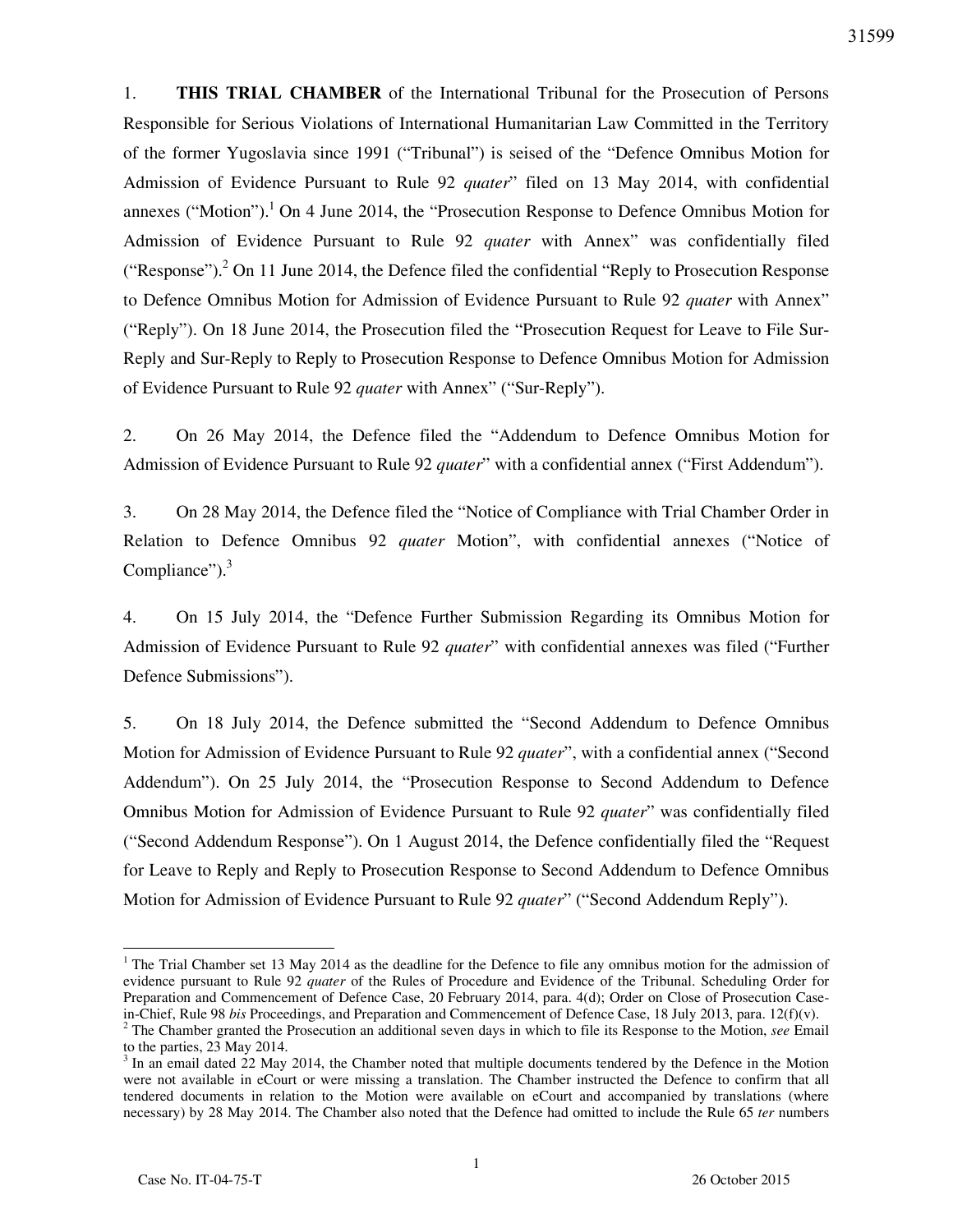6. On 6 August 2014, the Defence filed the "Third Addendum to Defence Omnibus Motion for Admission of Evidence Pursuant to Rule 92 *quater*" with a confidential annex ("Third Addendum"). On 5 November 2014, the Defence filed the "Supplement to Third Addendum to Defence Omnibus Motion for Admission of Evidence Pursuant to Rule 92 *quater*" with a confidential annex ("Supplement to Third Addendum").

7. On 25 August 2014, the Defence filed the "Fourth Addendum to Defence Omnibus Motion for Admission of Evidence Pursuant to Rule 92 *quater*" with confidential annexes ("Fourth Addendum"). On 4 September 2014, the Defence filed the "Fifth Addendum to Defence Omnibus Motion for Admission of Evidence Pursuant to Rule 92 *quater*" with confidential annexes ("Fifth Addendum"). On 8 September 2014, the Prosecution confidentially filed the "Prosecution Response to Fourth and Fifth Addenda to Defence Omnibus Motion for Admission of Evidence Pursuant to Rule 92 *quater*" ("Fourth and Fifth Addenda Response"). On 15 September 2014, the Defence confidentially filed the "Reply to Prosecution Response to Fourth and Fifth Addenda to Defence Omnibus Motion for Admission of Evidence Pursuant to Rule 92 *quater*" ("Fourth and Fifth Addenda Reply").

#### **A. Submissions**

8. In the Motion, the Defence requests the admission of the evidence of 10 witnesses pursuant to Rule 92 *quater* of the Rules of Procedure and Evidence ("Rules"), submitting that each witness is unavailable in accordance with Rule 92 *quater* and that the evidence is reliable and meets the requirements for admission under that Rule.<sup>4</sup> The Defence submits that the content of the tendered evidence does not go to proof of the acts and conduct of Hadžić to such a degree as to constitute a factor against admission under Rule 92 *quater* (B).<sup>5</sup>

9. The Prosecution opposes the admission of the tendered evidence of nine of the witnesses, asserting that the Defence has failed to meet the requirements of Rule 92 *quater*. 6 First, the Prosecution submits that the Defence has failed to provide recent and unambiguous medical documentation establishing that four of the witnesses are incapable of answering questions and testifying coherently.<sup>7</sup> Next, it submits that several of the proposed witnesses provide evidence on issues that are highly contested between the parties, such as the functioning of the Slavonia,

for two documents it appeared to have tendered as associated exhibits and instructed the Defence, by way of a written filing, to confirm the Rule 65 *ter* numbers for those documents by 28 May 2014.

<sup>4</sup> Motion, paras 1, 5-10, 15.

<sup>5</sup> Motion, paras 1, 11-13.

<sup>&</sup>lt;sup>6</sup> Response, paras 1, 43. The Prosecution requests leave to exceed the 3,000 world limit for this response. Response, para. 2. 7

Response, para. 4.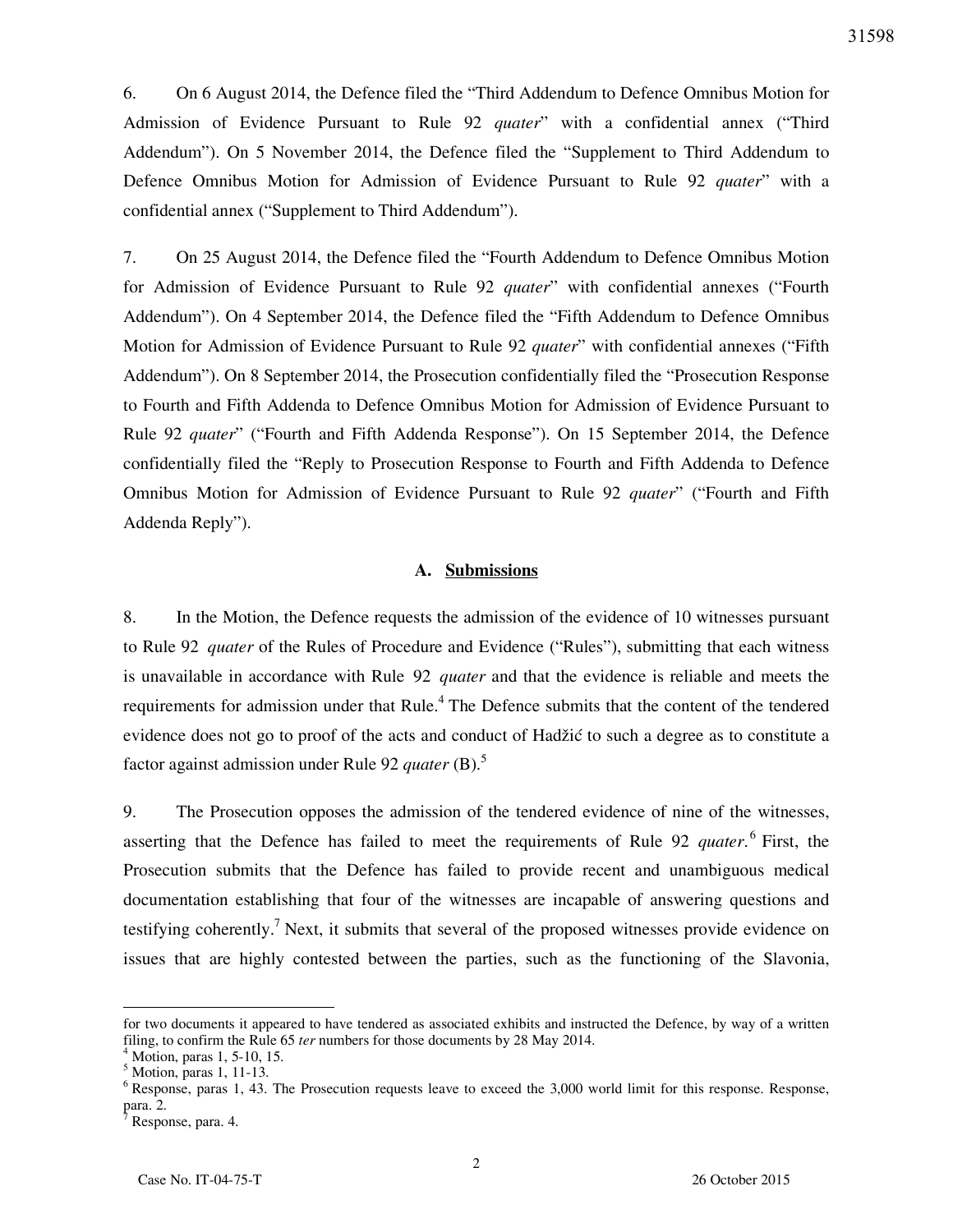Baranja, and Western Srem ("SBWS") government under Hadžić, the relationship between the Yugoslav People's Army ("JNA") and the SBWS Territorial Defence ("TO"), and events surrounding a 20 November 1991 meeting at Velepromet ("Velepromet Meeting").<sup>8</sup> In this regard, the Prosecution asserts that it should be afforded the same opportunity to cross-examine the Defence's proposed witnesses on these issues and other contested issues, and to have the Chamber assess their credibility in person, as was given to the Defence with regard to the Prosecution witnesses who addressed these issues in its case-in-chief.<sup>9</sup> The Prosecution submits that the Defence concedes that the evidence of a number of its proposed witnesses goes to the acts and conduct of Hadžić, and that this constitutes a factor against admitting this evidence.<sup>10</sup>

10. The Defence replies<sup>11</sup> that "the Prosecution claims that the admissibility of Defence Rule 92 *quater* statements should depend on whether they describe issues also covered by Prosecution *viva voce* witnesses."<sup>12</sup> The Defence submits that the Prosecution's assertions in this regard falsely equate the situation of a witness who could be called before the Chamber to testify with those who cannot; and that such a principle would asymmetrically advantage the Prosecution which would be permitted to tender Rule 92 *quater* material without any such constraint.<sup>13</sup> The Defence submits that the Chamber has already admitted a substantial volume of evidence from a variety of sources on the issues cited as "critical" by the Prosecution, which should constitute a factor in favour of, not against, admission.<sup>14</sup> The Defence submits that this Chamber previously decided that evidence may be tendered through Rule 92 *quater* in respect of much more narrowly defined and "critical" issues.<sup>15</sup>

11. In the Sur-Reply, the Prosecution exceptionally seeks leave to file a sur-reply because, it submits, the Defence raises for the first time in the Reply that "[n]either the Indictment nor the Pre-Trial Brief alleges that the military operations in and around Bogojevo Bridge, Erdut and Dalj in early August 1991 were a crime."<sup>16</sup>

<sup>&</sup>lt;sup>8</sup> Response, para. 5.

<sup>9</sup> Response, para. 5.

<sup>10</sup> Response, para. 6.

<sup>&</sup>lt;sup>11</sup> The Defence requests leave to file the Reply and leave to exceed the applicable world limit for the Reply. Reply, para. 1.

<sup>12</sup> Reply, paras 2-3, *citing* Response, paras 5, 10, 28.

 $^{13}$  Reply, para. 3.

 $^{14}$  Reply, paras 4-5.

<sup>&</sup>lt;sup>15</sup> Reply, para. 5.

<sup>16</sup> Sur-Reply, para. 1, *referring to* Reply, para. 11.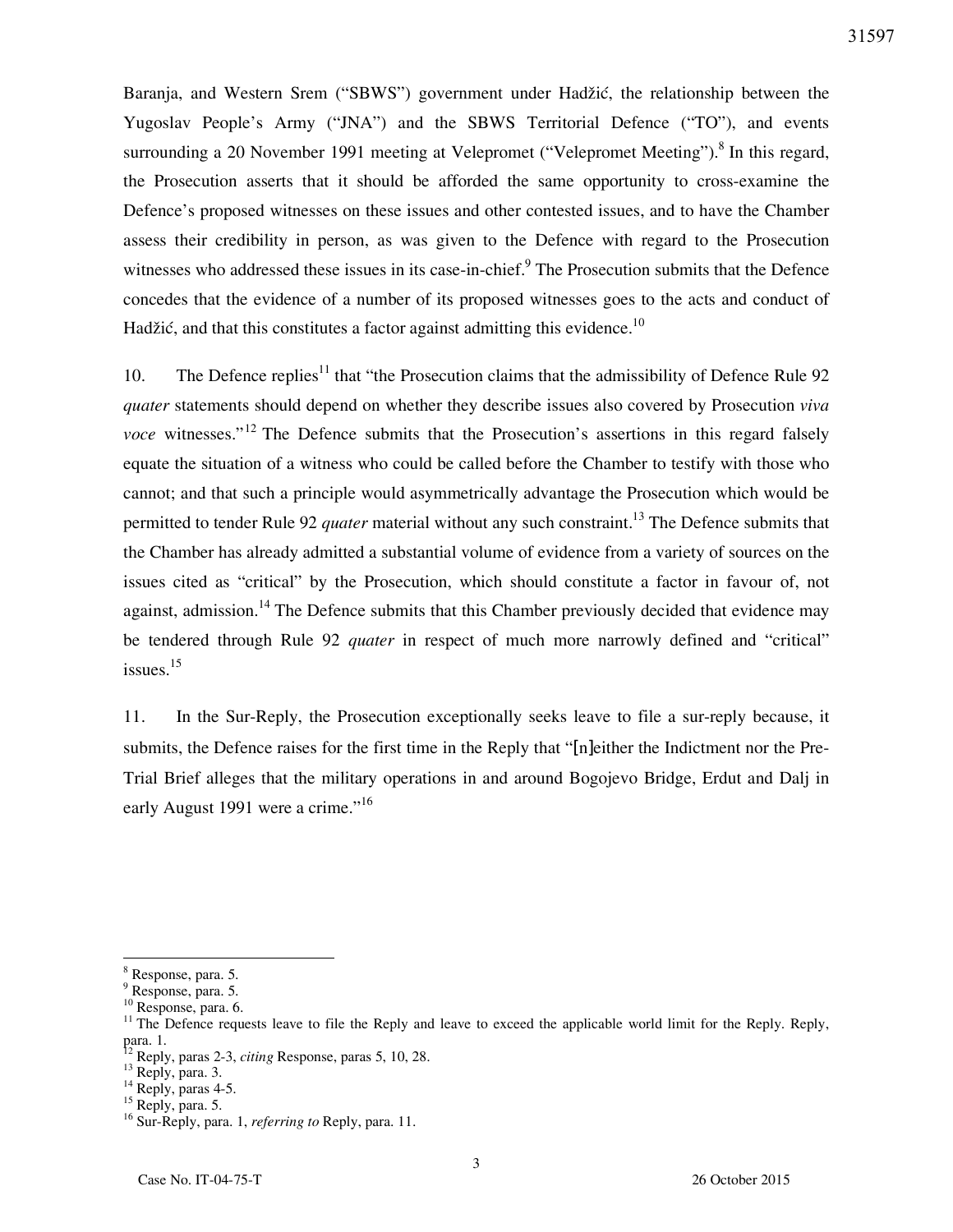12. The remaining filings and submissions relate specifically to particular witnesses and are reflected in the Discussion section below.<sup>17</sup>

## **B. Applicable Law**

13. Rule 92 *quater* reads as follows:

(A) The evidence of a person in the form of a written statement or transcript who has subsequently died, or who can no longer with reasonable diligence be traced, or who is by reason of bodily or mental condition unable to testify orally may be admitted, whether or not the written statement is in the form prescribed by Rule 92 *bis*, if the Trial Chamber:

(i) is satisfied of the person's unavailability as set out above; and

(ii) finds from the circumstances in which the statement was made and recorded that it is reliable.

(B) If the evidence goes to proof of acts and conduct of an accused as charged in the indictment, this may be a factor against the admission of such evidence, or that part of it.

It follows from a plain reading of these provisions that evidence pertaining to the acts and conduct of an accused can be admitted under Rule 92 *quater* and that a witness's evidence need not be admitted in its entirety, it being for the Chamber to decide which parts, if any, should be excluded. Evidence going to the acts and conduct of the accused is evidence that concerns the deeds and behaviour of that accused, rather than of anyone else for whose actions he is alleged to be responsible. <sup>18</sup> In addition, the Chamber must ensure that the general requirements for the admissibility of evidence set out in Rule 89 are met, namely that the proffered evidence is relevant and has probative value and that the probative value is not substantially outweighed by the need to ensure a fair trial. $^{19}$ 

14. In assessing the reliability of the proposed evidence, a Chamber can look at the circumstances in which it was obtained and recorded, such as whether a written statement was given under oath; whether it was signed by the witness with an acknowledgement of the truth of its contents; and whether it was given with the assistance of a Registry-approved interpreter. In addition, other factors, such as whether it has been subject to cross-examination, whether the tendered evidence relates to events about which there is other evidence, or whether there is an

<sup>&</sup>lt;sup>17</sup> The Chamber notes that the Defence seeks leave to file the Second Addendum Reply, Second Addendum Reply, para. 1, and the Fourth and Fifth Addenda Reply, Fourth and Fifth Addenda Reply, para. 1.

<sup>18</sup> *Prosecutor v. Karadžić*, Case No. IT-95-5/18-T, Decision on Prosecution Motion for Admission of Testimony of Witness KDZ198 and Associated Exhibits Pursuant to Rule 92 *quater*, 20 August 2009 ("*Karadžić* Decision"), para. 4; *Prosecutor v. S. Milošević*, Case No. IT-02-54-T, Decision on Prosecution's Request to Have Written Statements Admitted Under Rule 92 *bis*, 21 March 2002, para. 22; *Prosecutor v. Galić*, Case No. IT-98-29-AR73.2, Decision on Interlocutory Appeal Concerning Rule 92 *bis* (C), 7 June 2002, para. 9.

<sup>19</sup> *Karadžić* Decision, para. 6.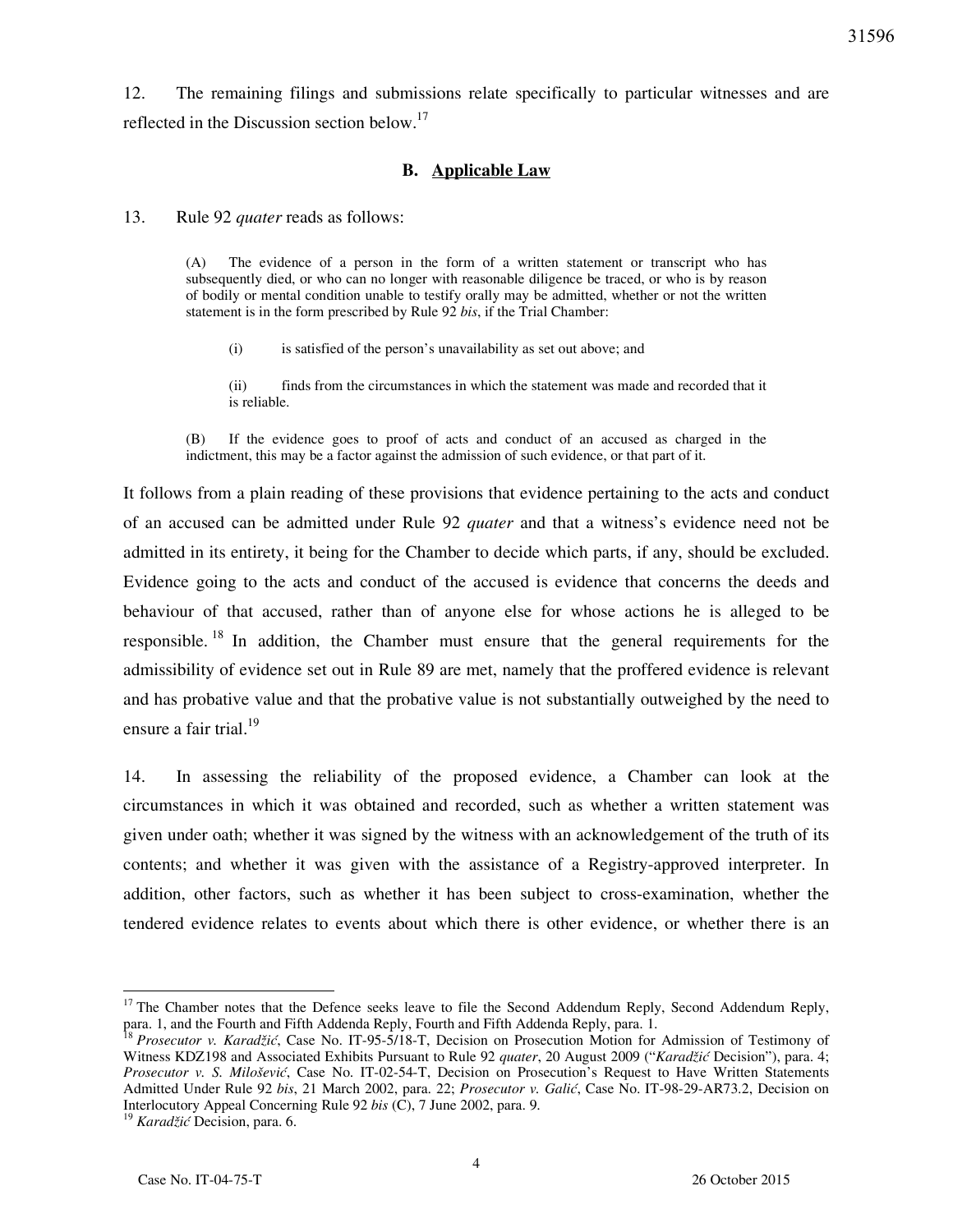absence of manifest inconsistencies in the evidence tendered, may be considered.<sup>20</sup> If one or more of these indicia of reliability is absent, the evidence can still be admitted, and the Chamber will take this into consideration in determining the appropriate weight to be given to it in its overall consideration of all the evidence in the case. $21$ 

15. When the testimony of an unavailable person is admitted under Rule 92 *quater*, exhibits which accompany that evidence can also be admitted if they form an "inseparable and indispensable" part of the evidence. In order to satisfy this requirement, the witness's testimony must actually discuss the document, and the document must be one without which the witness's testimony would become incomprehensible or of lesser probative value.<sup>22</sup>

### **C. Discussion**

#### 1. Preliminary matters

16. In accordance with paragraphs (C) (5) and (7) of the Practice Direction on the Length of Briefs and Motions ("Practice Direction"),  $^{23}$  the Chamber will grant the Prosecution request for leave to file a response to the Motion that exceeds the applicable word limit for responses.

17. Having considered the submissions of the parties, the Chamber, in accordance with Rule 126 *bis* of the Rules, will grant the Defence leave to reply to the Response and will grant the request for the Reply to exceed the applicable word limit for replies. The Chamber considers that the submissions in the Reply and the Sur-Reply, which relate to the Defence being on notice of certain crimes charged in the Indictment, will not assist the Chamber in the determination of the Motion. The Chamber will therefore deny leave for the Prosecution to file the Sur-Reply.

18. With respect to the Second Addendum Reply, the Chamber will grant the Defence leave to reply, however it notes that many of the submissions contained in that reply<sup>24</sup> would have been more appropriately made in the Second Addendum or in the Motion itself.

<sup>20</sup> *Karadžić* Decision, para. 5. *See also Prosecutor v. Popović et al.,* Case No. IT-05-88-T, Redacted Version of "Decision on Motion on Behalf of Drago Nikolić Seeking Admission of Evidence Pursuant to Rule 92 *quater*", filed confidentially on 18 December 2008, 19 February 2009, para. 32.

<sup>21</sup> *Karadžić* Decision, para. 5; *Prosecutor v. Popović et al.,* Case No. IT-05-88-T, Decision on Gvero's Motion for the Admission of Evidence Pursuant to Rule 92 *quater*, 3 February 2009, para. 24.

<sup>&</sup>lt;sup>22</sup> *Karadžić* Decision, para. 7; *Prosecutor v. Stanišić and Župljanin*, Case No. IT-08-91-T, Decision on Prosecution's Motions for Admission of Evidence Pursuant to Rule 92 *ter* (ST012 and ST019) (confidential), 29 September 2009, para. 18; Prosecutor v. Lukić and Lukić, Case No. IT-98-32/1-T, Decision on Confidential Prosecution Motion for the Admission of Prior Testimony with Associated Exhibits and Written Statements of Witnesses Pursuant to Rule 92 *ter*, 9 July 2008, para. 15; Prosecutor v. Ljubičić, Case No. IT-00-41-PT, Decision on Prosecution's Motion for Admission of Transcripts Pursuant to Rule 92 *bis* (D) of the Rules, 23 Jan 2004, p. 3.

 $^{23}$  IT/184 Rev. 2, 16 September 2005.

<sup>24</sup> *See supra* para. 24.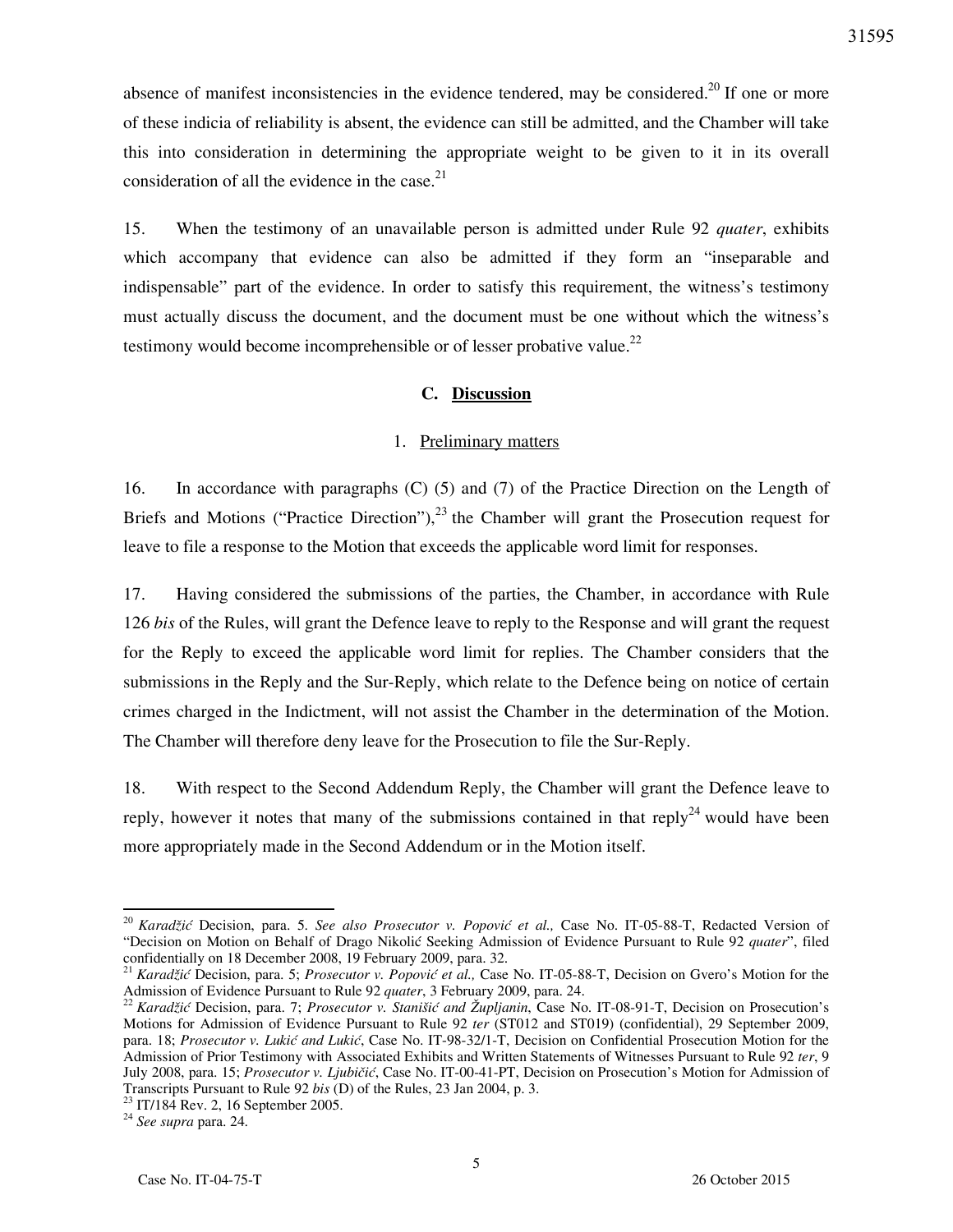19. Finally, the Chamber will grant the Defence leave to reply to the Fourth and Fifth Addenda Response.

#### 2. General issues

20. The Defence has proposed the admission of evidence pursuant to Rule 92 *quater* of witnesses whom it argues are unavailable because they suffer from a bodily or mental condition that renders them incapable of testifying orally. The Appeals Chamber in *Prlić et al*. determined that a witness is unavailable for purposes of Rule 92 *quater* where "the individual in question is objectively unable to attend a court hearing, either because he is deceased or because of physical or mental impairment."<sup>25</sup> It further clarified that an individual who is "theoretically able to attend—as shown by the fact that he can choose to testify" is not "unavailable" within the meaning of Rule 92 *quater*. <sup>26</sup> In determining whether a witness is objectively unavailable, the Chamber will consider, accounting for the documentation provided by the Defence, whether a proposed witness is capable of attending a court hearing and testifying, and is capable of answering questions and testifying coherently.<sup>27</sup>

21. Turning to the Prosecution's submission that several of the proposed Rule 92 *quater* witnesses provide evidence on issues that are highly contested or critical to the case, the Chamber reiterates that such evidence is admissible under Rule 92 *quater*. 28

#### 3. Individual witnesses

22. *DGH-014*: The Defence asserts that DGH-014 is unavailable to testify and submits medical certificates which indicate that the witness, who is 80 years old, suffers from, *inter alia*, "drowsiness, fatigue, forgetfulness, occasional vertigo, and headaches", likely caused by sleep

<sup>&</sup>lt;sup>25</sup> Prosecutor v. Prlić et al., IT-04-74-AR73.6, Decision on Appeals Against Decision Admitting Transcript of Jadranko Prlić's Questioning into Evidence, 23 November 2007, para. 48.

 $26$  The Appeals Chamber found that the witness, one of the accused in that case, was "theoretically able to attend—as shown by the fact that he can choose to testify—but is not required to do so in order to protect his own fundamental rights" and therefore the witness was not "unavailable" within the meaning of Rule 92 *quater. Prosecutor v. Prlić et al.*, IT-04-74-AR73.6, Decision on Appeals Against Decision Admitting Transcript of Jadranko Prlić's Questioning into Evidence, 23 November 2007, para. 48. Relying on this jurisprudence, the Trial Chamber in *Tolimir* found that, while there was evidence that a witness suffered from a "chronic mental disorder", it was not established the he was "*objectively* unavailable." The Trial Chamber in *Tolimir* considered that "the Prosecution [had] presented medical evidence that attending court could have harmful after-effects on [the witness], but this [did] not amount to a medical statement to the effect that he [was] incapable of attending a court hearing and testifying or medical evidence that he [was] incapable of answering the questions put to him and testifying coherently." *Prosecutor v. Tolimir,* IT-05-88/2-T, Decision on Prosecution's Motion to Admit the Evidence of Witness No. 39 Pursuant to Rule 92 *quater*, 7 September 2011, para. 30.

<sup>&</sup>lt;sup>27</sup> Decision on Prosecution Omnibus Motion for Admission of Evidence Pursuant to Rule 92 *quater* and Prosecution Motion for the Admission of the Evidence of GH-083 Pursuant to Rule 92 *quater*, 9 May 2013 ("Rule 92 *quater*  Decision"), para. 23.

<sup>28</sup> Rule 92 *quater* Decision, para. 24.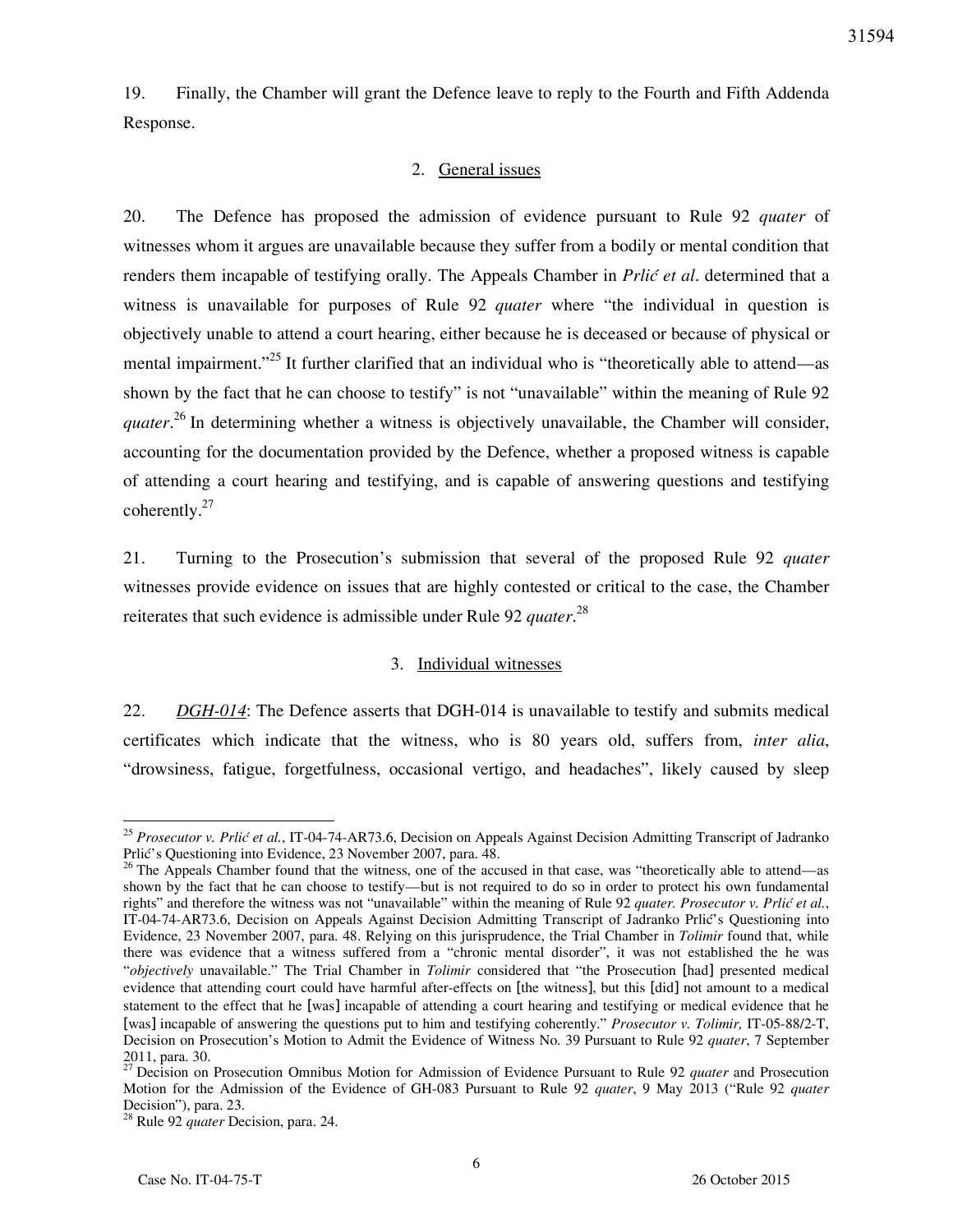apnoea.<sup>29</sup> According to the Defence, DGH-014's evidence, in the form of a written statement, is relevant to (a) the evolution of TO structures; (b) the assistance of the Vojvodina TO to local Serbs in SBWS; and (c) an alleged meeting between the witness and Goran Hadžić.<sup>30</sup> The Defence submits that "DGH-014's statement concerns a specific event upon which the Chamber heard testimony during the Prosecution case" but asserts that "the fact itself is peripheral to the crimes actually charged" in the Indictment. It adds that if the "Chamber deems that the event nevertheless does pertain to the 'acts and conduct […] as charged', then the Defence submits that the Chamber admit the statement and assess its weight in light of the totality of the evidence.<sup>331</sup> The Defence also submits that the evidence of DGH-014 is corroborated by the evidence of four witnesses, including GH-015, and one exhibit. $32$ 

23. The Prosecution first responds that the Defence has failed to establish that DGH-014 is unavailable, asserting that (a) sleep apnoea is a "relatively minor physical disorder and does not render the witness incapable of attending a court hearing and testifying in person";  $33$  and (b) the Chamber previously rejected the admission of the written evidence of Prosecution witness GH-064, who suffered from more serious health conditions than  $DGH-014<sup>34</sup>$ . The Prosecution further notes that the witness provided the Defence with the written statement in February  $2013$ ,<sup>35</sup> and asserts that this either (a) suggests that DGH-014 is currently able to attend a court hearing to testify and is capable of answering questions coherently,<sup>36</sup> or, (b) mitigates in favour of calling DGH-014 *viva voce* as the statement was "presumably" taken after the onset of amnesia.<sup>37</sup> The Prosecution further challenges the reliability of the written statement asserting that (a) it was not given under oath; (b) DGH-014 has not been subject to cross-examination; and (c) it contains a number of ambiguous and unsubstantiated assertions.<sup>38</sup> The Prosecution asserts that the purpose of the evidence—to impeach the evidence of GH-015 in relation to the meeting with Hadžić—goes directly to the acts and conduct of the accused, is uncorroborated by other evidence, and goes to the critical issue of Hadžić's involvement in planning armed attacks by Serb forces against non-Serbs, all of which are factors against admission pursuant to Rule 92 *quater*. 39

<sup>&</sup>lt;sup>29</sup> Fourth Addendum, para. 1, Confidential Annex A, DGH-014 Medical Document, 4 August 2014; Motion, confidential Annex A, p. 1; Second Addendum, confidential Annex, DGH-014 Medical Document, 3 March 2014.

 $30$  Motion, confidential Annex A, p. 1.

 $31$  Motion, para. 13.

 $32$  Motion, confidential Annex A, p. 1.

<sup>&</sup>lt;sup>33</sup> Second Addendum Response, para. 8.

<sup>34</sup> Second Addendum Response, para. 8.

<sup>35</sup> Response, para. 9.

<sup>36</sup> Response, para. 9.

<sup>&</sup>lt;sup>37</sup> Fourth Addendum Response, para. 3.

<sup>&</sup>lt;sup>38</sup> Response, para. 10; Second Addendum Response, para. 9; Fourth Addendum Response, para. 4.

<sup>39</sup> Response, para. 10; Second Addendum Response, para. 9; Fourth Addendum Response, para. 4.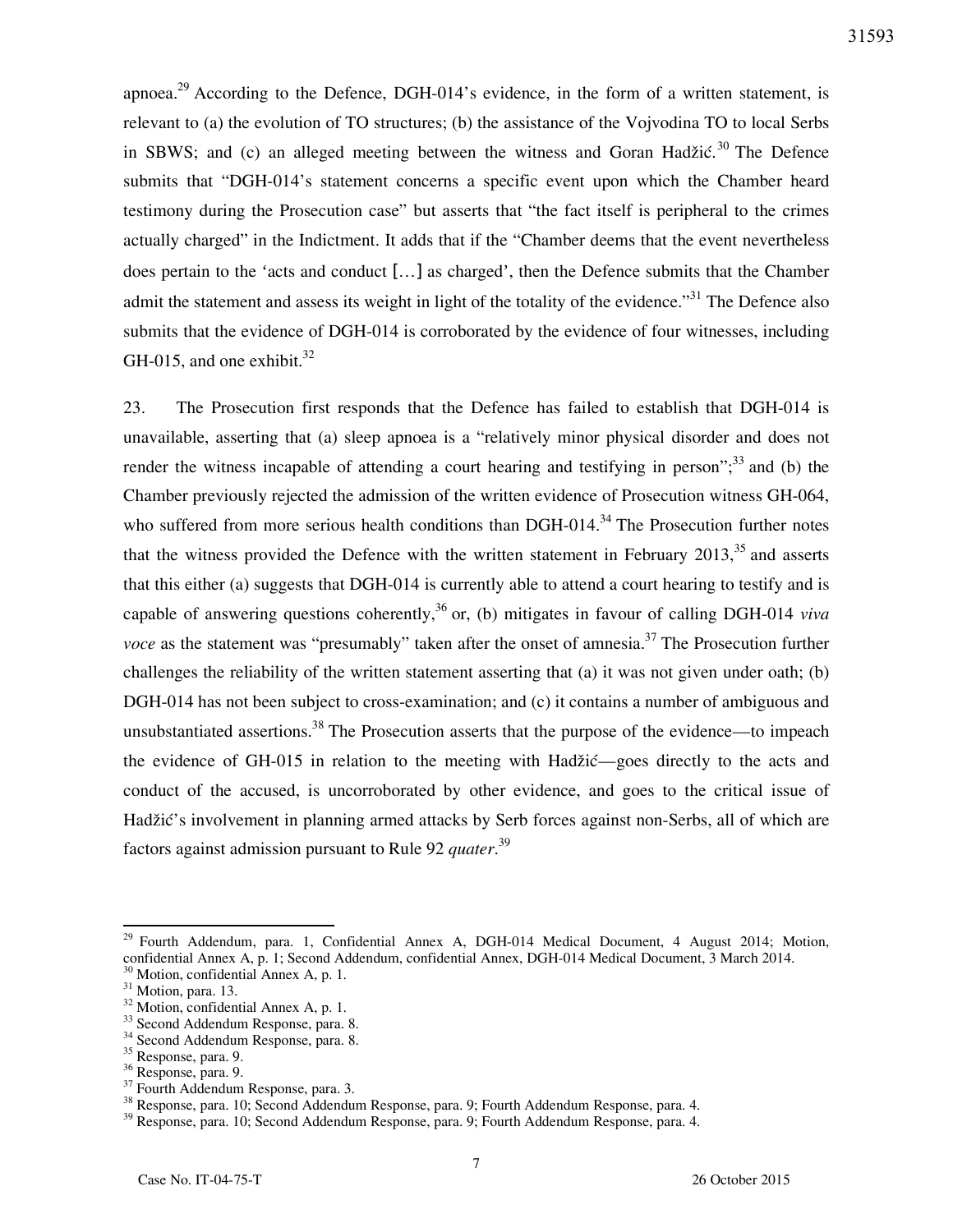24. The Defence replies that DGH-014 is unavailable. It asserts that unlike GH-064, whose medical conditions were physical with no indications of mental impairments, DGH-014 "presents substantial indications of mental incapacity", in addition to serious physical ailments, which "substantially impact the witness's ability to hear and answer questions" and render him unavailable to testify. <sup>40</sup> The Defence submits that the condition of DGH-014 is more similar to that of Prosecution witnesses GH-039 and GH-046, whom the Chamber found were unavailable based on mental impairments.<sup>41</sup> The Defence further argues that "the recording of an extremely short and simple statement does not suggest that the witness is able to withstand the physical and psychological rigours of travel and testimony" and notes that the brevity of DGH-014's statement is indicative of the witness's diminished capacities.<sup>42</sup> The Defence also asserts that DGH-014's statement is "unambiguous, narrow in scope, and notarized to confirm his signature"<sup>43</sup> and is based on the witness's first-hand knowledge and observation.<sup>44</sup> It asserts that the evidence of DGH-014, which is largely corroborated by the evidence of GH-015, is far less critical than some evidence that was admitted by the Chamber as incriminating evidence.<sup>45</sup> The Defence concludes that the statement has sufficient probative value, reliability, clarity, and specificity to be admitted pursuant to Rule 92 *quater*. 46

25. The Chamber notes that according to a cardiologist's report dated 3 March 2014, DGH-014 suffers from sleep apnoea which may lead to "less oxygen reaching the brain and is linked to exhaustion, not getting enough sleep, reduced ability to work, forgetfulness, Alzheimer's".<sup>47</sup> The report concludes that "[t]he general clinical status and age of the patient require a specific life regimen without any mental or physical exertion, such as stressful situations and exerting or exhaustive travel, which would represent a direct risk to the deterioration of his general clinical state."<sup>48</sup> On 14 May 2014, the cardiologist noted that DGH-014 experiences "moments of brief spontaneous sleep lasting a couple of minutes, spontaneously during the day […] after which he does not recall what he was doing."<sup>49</sup> A more recent medical report, dated 4 August 2014, states that the witness "complains of drowsiness, fatigue, forgetfulness, occasional vertigo and headaches" for which he has undergone diagnostic procedures including an MRI scan of the brain.<sup>50</sup> The MRI

<sup>&</sup>lt;sup>40</sup> Second Addendum Reply, paras 4-8; Fourth and Fifth Addenda Reply, para. 2.

<sup>41</sup> Second Addendum Reply, paras 2-3, 5.

 $42$  Reply, para. 8.

<sup>&</sup>lt;sup>43</sup> Reply, para. 9.

 $44$  Reply, para. 12.

 $^{45}$  Reply, para. 9; Second Addendum Reply, para. 11.

<sup>46</sup> Reply, para. 12.

<sup>47</sup> Second Addendum, confidential Annex, DGH-014 Medical Document, 3 March 2014, p. 4.

<sup>48</sup> Second Addendum, confidential Annex, DGH-014 Medical Document, 3 March 2014, p. 5.

<sup>49</sup> Second Addendum, confidential Annex, DGH-014 Medical Document, 3 March 2014, p. 6.

<sup>50</sup> Fourth Addendum, confidential Annex A, DGH-014 Medical Document, 4 August 2014.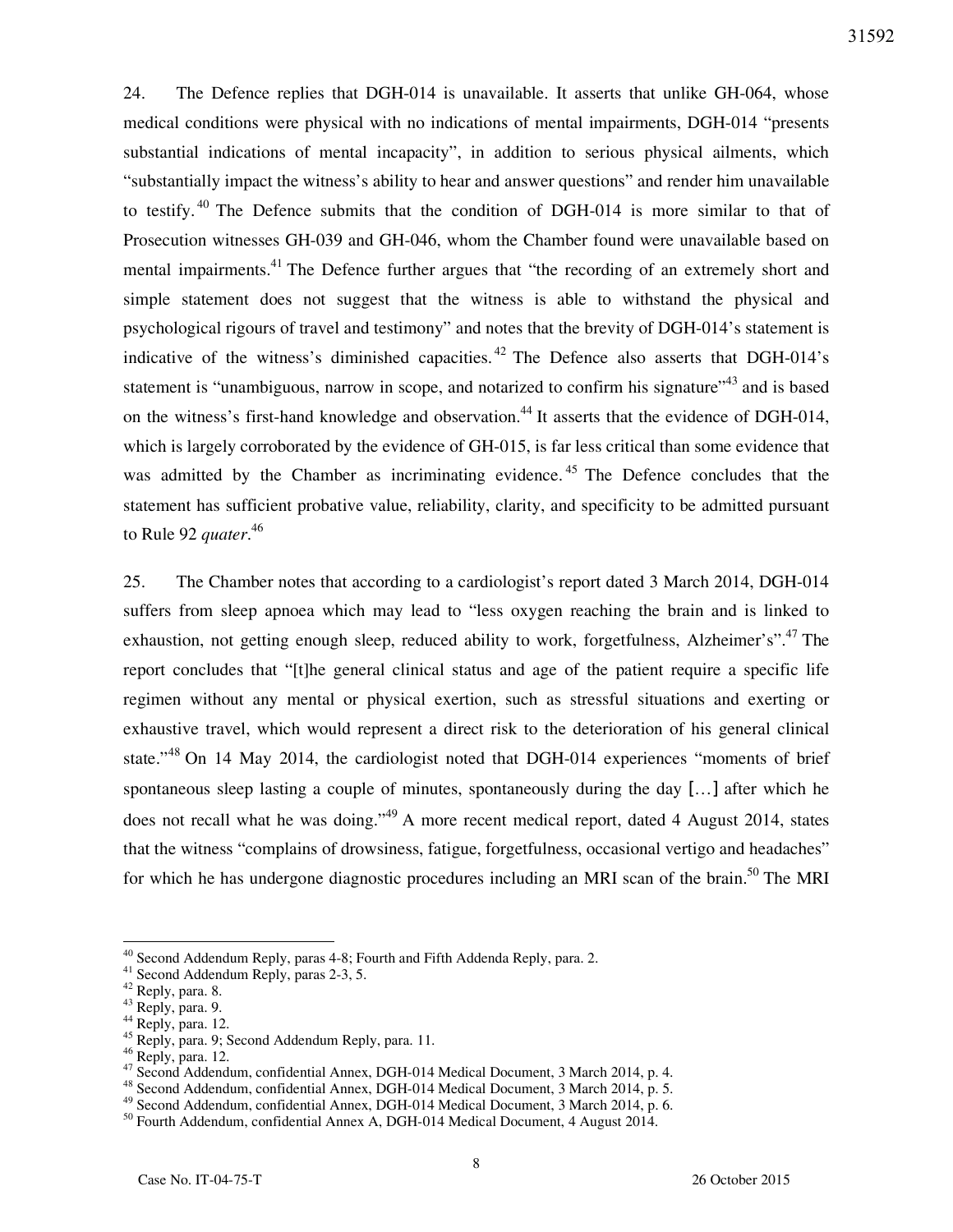scan indicated "reductive changes, without any pathological changes."<sup>51</sup> The doctor also noted that DGH-014 displayed "slight amnesia" and "was somnolent and sleepy while talking, and at one point almost fell asleep."<sup>52</sup> Considering in particular that DGH-014 has shown signs of forgetfulness and amnesia, and experiences episodes of spontaneous sleep after which he does not recall what he was doing, the Chamber is satisfied that DGH-014 is incapable of answering questions put to him and testifying coherently and is therefore objectively unavailable within the meaning of Rule 92 *quater.*

26. The Chamber considers that DGH-014's evidence is relevant to charges in the Indictment. The Chamber considers that (a) the statement was signed by the witness with an acknowledgement of the truth of its contents; and (b) there are no manifest inconsistencies in the statement.<sup>53</sup> The Chamber further considers that the statement was taken in February 2013, a full year prior to the first medical report, which indicated that DGH-014 experienced episodes of forgetfulness,  $54$  and 18 months before it was documented that DGH-014 experienced "slight amnesia".<sup>55</sup> The Chamber, therefore, does not consider that DGH-014's current medical condition impacts on the reliability of the written statement. The Chamber notes that the written statement bears upon a meeting that GH-015 alleged had occurred at which, GH-015 alleged, DGH-014 and Goran Hadžić had discussed, *inter alia*, upcoming military operations.<sup>56</sup> DGH-014, on the other hand, states in his written statement that he did not have such a meeting with Hadžić and that he would not have planned military operations with Hadžić.<sup>57</sup> While the evidence of DGH-014 contradicts the evidence of GH-015—and is not corroborated by it in this respect—the Chamber notes that Rule 92 *quater* does not require that evidence be corroborated in order to be admitted. The Chamber notes that DGH-014's evidence goes to the acts and conduct of Hadžić, which is a factor that can go against the admission of this evidence. However, the Chamber notes that DGH-014 is the individual alleged to have been at the meeting and finds that the probative value of the evidence is not substantially outweighed by the need to ensure a fair trial. The fact that DGH-014 has not been subjected to cross-examination goes to the weight to be accorded to it, not its admission. The Chamber is satisfied that the witness is unavailable and finds that the tendered evidence is reliable, is relevant, has probative value, and is appropriate for admission pursuant to Rules 89(C) and 92 *quater*.

<sup>&</sup>lt;sup>51</sup> Fourth Addendum, confidential Annex A, DGH-014 Medical Document, 4 August 2014.

<sup>52</sup> Fourth Addendum, confidential Annex A, DGH-014 Medical Document, 4 August 2014.

<sup>&</sup>lt;sup>53</sup> Rule 65 *ter* number 1D00248, DGH-014 Written Statement, 16 February 2013.

<sup>54</sup> Second Addendum, confidential Annex, DGH-014 Medical Document, 3 March 2014, pp. 1-2.

<sup>55</sup> Fourth Addendum, confidential Annex A, DGH-014 Medical Document, 4 August 2014.

<sup>56</sup> Rule 65 *ter* number 1D00248, DGH-014 Written Statement, 16 February 2013, paras 5-6. *See also* GH-015, 16 November 2012, T. 1411-1412 (confidential); GH-015, P245, *Prosecutor v. S. Milo{evi},* Case No. IT-02-54-T, 29 January 2003, T. 15149, 15151-15152, 15157-15158 (confidential).

<sup>&</sup>lt;sup>57</sup> Rule 65 *ter* number 1D00248, DGH-014 Written Statement, 16 February 2013, paras 3-6.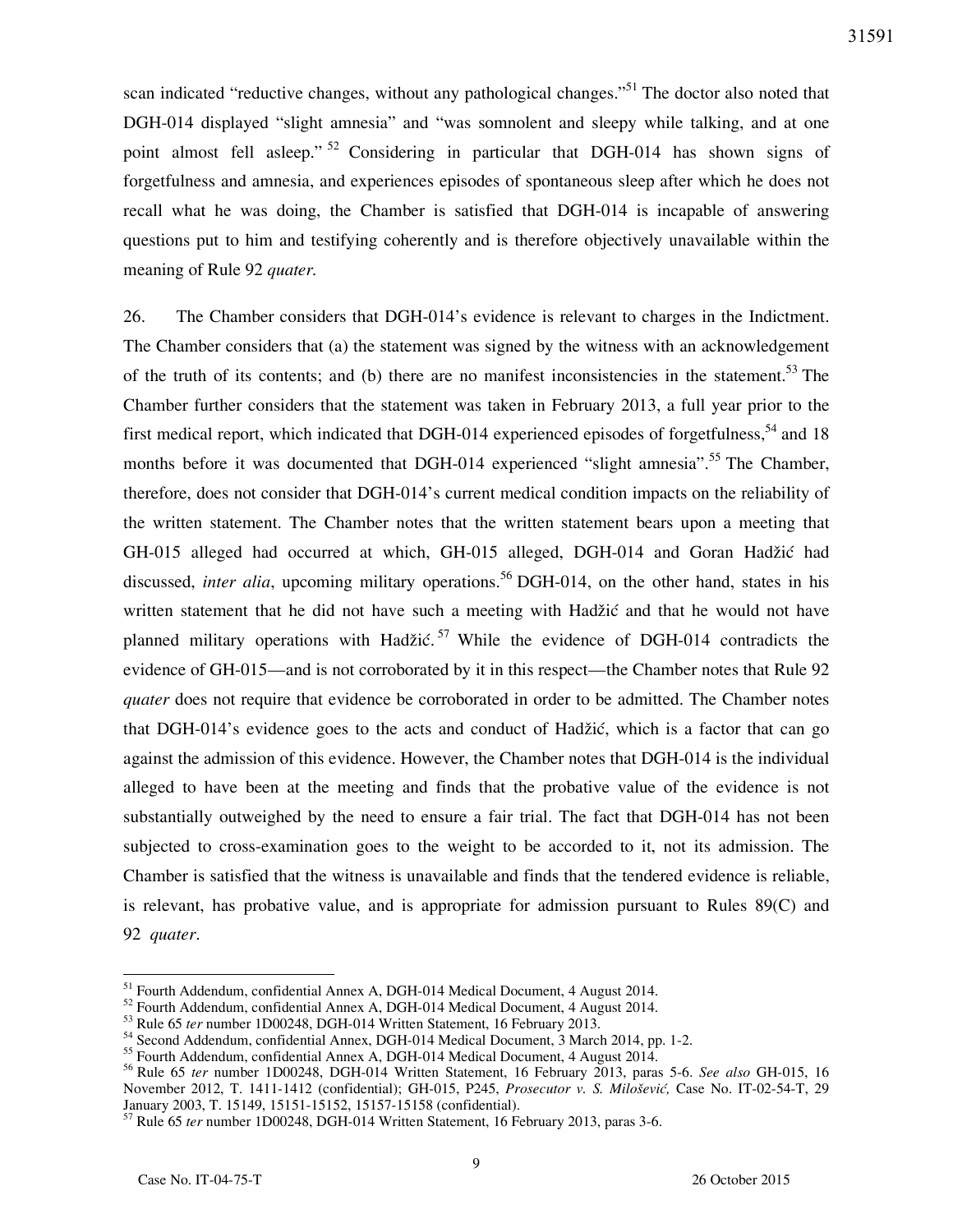27. *DGH-027*: The Defence submits a death certificate to demonstrate that DGH-027 is unavailable.<sup>58</sup> According to the Defence, DGH-027's evidence—in the form of a transcript of his prior testimony in *Prosecutor v. Dokmanović*,<sup>59</sup> a written statement dated March 2014, a prior written statement dated February 2003, and one associated exhibit, which is an additional written statement dated February 1998 admitted during DGH-027's testimony in *Dokmanović*—is relevant to, *inter alia*, (a) the general functioning of the district government of SBWS; (b) relations between the district government of SBWS and the JNA; (c) the JNA's military administration in certain areas, such as Vukovar and Ilok; and (d) the Velepromet Meeting.<sup>60</sup> The Defence submits that the transcript of DGH-027's prior testimony, which is his testimony before the ICTY, is presumptively accurate and demonstrates that the Prosecution had a full opportunity to cross-examine DGH-027.<sup>61</sup> The Defence notes the Chamber's preference to receive one written statement for each witness called pursuant to Rule 92 *quater*, but submits that it has tendered DGH-027's prior testimony, which includes the Prosecution's cross-examination of the witness, along with his more recent statement because "it offers a reference point against which to asses the reliability of his more recent statement".<sup>62</sup> The Defence submits that DGH-027's evidence makes "little reference to Mr. Hadžić's acts and conduct" and asserts that to the extent that he refers to matters concerning the authority and activities of the District Government of SBWS, his testimony is substantially corroborated by other witnesses. $63$ 

28. The Prosecution objects to the admission of DGH-027's written evidence.<sup>64</sup> The Prosecution first submits that the March 2014 written statement appears to be an amalgamation of the witness's prior written statements and testimony in *Dokmanović*. It asserts that tendering the prior testimony as a "reference point against which to assess the reliability of the more recent statement" is not a valid basis to deviate from the Chamber's one-statement guideline.<sup>65</sup> The Prosecution also asserts that the tendered evidence lacks sufficient indicia of reliability because (a) the February 2003 and March 2014 written statements were not taken under oath and have not been subject to crossexamination;<sup>66</sup> (b) the witness does not acknowledge the truth of the contents of his March 2014

<sup>&</sup>lt;sup>58</sup> Supplement to Third Addendum, confidential Annex, DGH-027 Death Certificate, 1 August 2014. The Defence originally submitted medical certificates to demonstrate that DGH-027 is unavailable. *See* Motion, confidential Annex B. However, DGH-027 passed away after the filing of the Motion. *See* Third Addendum, para. 1.

<sup>59</sup> Case No. IT-95-13a.

<sup>60</sup> Motion, confidential Annex A, pp. 2-3.

<sup>&</sup>lt;sup>61</sup> Motion, para. 7.

<sup>62</sup> Motion, para. 10.

 $63$  Motion, para. 12, confidential Annex A, pp. 2-3.

<sup>&</sup>lt;sup>64</sup> Response, para. 12. In the Response, the Prosecution also asserts that the medical documents provided by the Defence did not establish that DGH-027 is unavailable. *See* Response, para. 11. However, considering that the Defence subsequently provided a death certificate, the Chamber considers this argument to be moot and will not further consider it.

<sup>&</sup>lt;sup>65</sup> Response, para. 12. <sup>66</sup> Response, para. 12.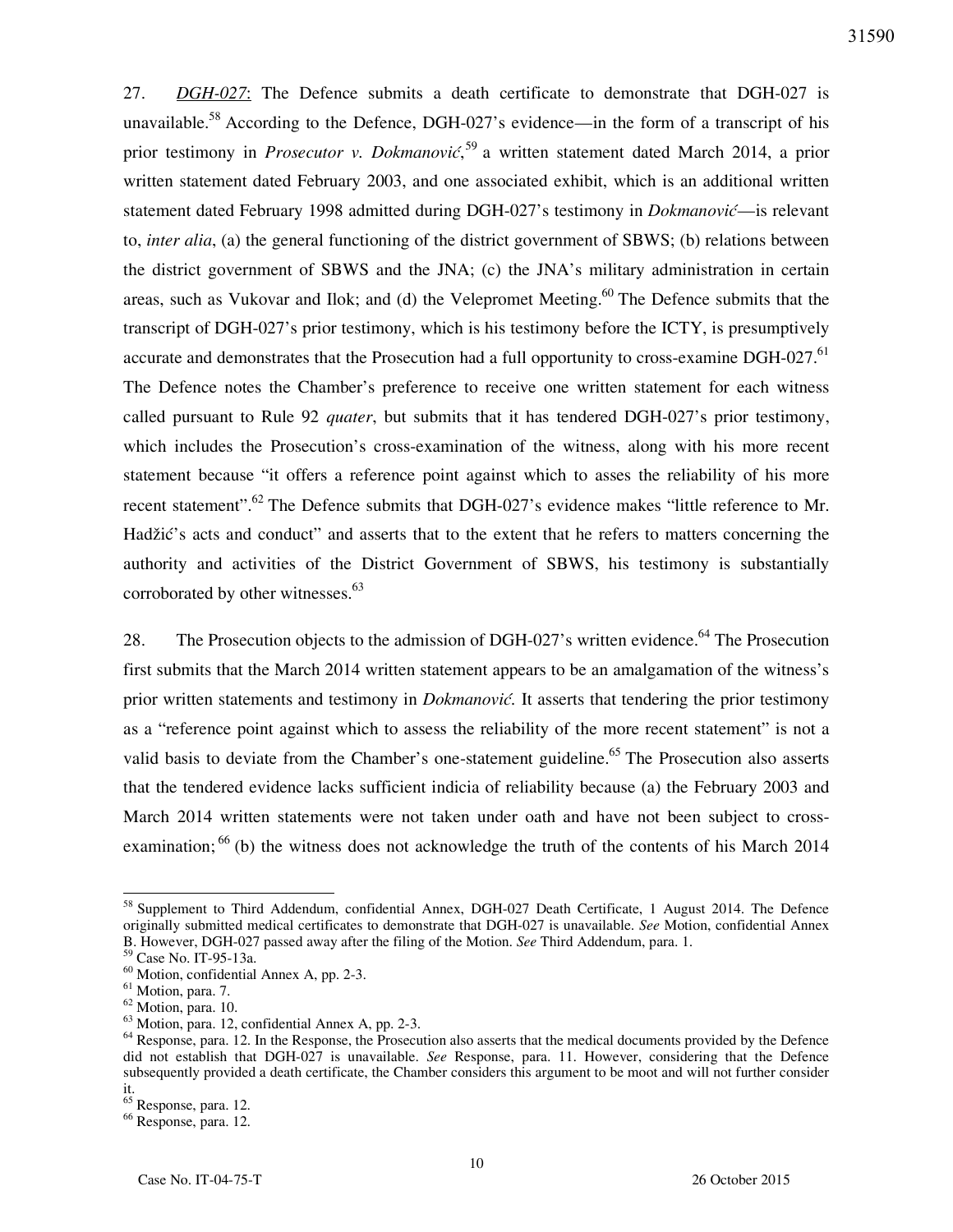written statement;<sup>67</sup> (c) the Prosecution's interests in the *Dokmanović* case, where it briefly crossexamined the witness, were significantly more limited than in the present proceedings;<sup>68</sup> and (d) there are significant inconsistencies between DGH-027's evidence and that of other Defence witnesses.<sup>69</sup> The Prosecution asserts that the evidence of DGH-027 pertains to a number of highly contentious issues in this case, including, *inter alia*, the Velepromet Meeting about which the Chamber previously found the interest of justice required the Prosecution to lead relevant evidence *viva voce*. <sup>70</sup> Finally, the Prosecution notes that during his previous testimony, DGH-027 merely confirmed that he had made the February 1998 written statement, and therefore this document does not meet the requirements to be admitted as an associated exhibit.<sup>71</sup>

29. In its Reply, the Defence asserts that the admission of multiple written statements for DGH-027 will facilitate the Chamber's assessment of his credibility, which was tested by the Prosecution on cross-examination in *Dokmanović*.<sup>72</sup> The Defence further submits that (a) Rule 92 *quater* evidence, including that of DGH-027, should not necessarily be excluded because it goes to critical issues;<sup>73</sup> and (b) the alleged inconsistencies between DGH-027's evidence and the evidence of other Defence witnesses are not so significant as to impact the admissibility, rather than the weight, of the evidence.<sup>74</sup>

30. The Prosecution does not dispute, and the Chamber accepts, that DGH-027 is deceased, and therefore unavailable.<sup>75</sup> The Chamber considers that the March 2014 written statement is relevant to charges in the Indictment. The Chamber considers that (a) the written statement was read out to the witness in the Serbian language; (b) the evidence relates to events about which other witnesses provide evidence;<sup>76</sup> and (c) there are no manifest inconsistencies in the statement.<sup>77</sup> The Chamber further considers that the statement was signed by the witness, who stated that it contains all that he said according to his knowledge and recollection.<sup>78</sup> In this respect, the Chamber recalls that Rule 92 *quater*, unlike Rule 92 *bis*, does not require a declaration by the witness that the contents of the statement are true and correct to the best of the witness's knowledge and belief.<sup>79</sup> The Chamber finds that the declaration attached to the witness statement is sufficient to establish that the written

<sup>&</sup>lt;sup>67</sup> Response, para. 12.

<sup>68</sup> Response, para. 12.

<sup>69</sup> Response, para. 14.

<sup>70</sup> Response, para. 13.

<sup>71</sup> Response, para. 15.

<sup>72</sup> Reply, para. 14.

 $73$  Reply, para. 15.

 $74$  Reply, para. 15.

<sup>&</sup>lt;sup>75</sup> Supplement to Third Addendum, confidential Annex, DGH-027 Death Certificate, 1 August 2014.

<sup>&</sup>lt;sup>76</sup> See, e.g., the evidence of Veljko Džakula, Borivoje Savić, Aleksandar Vasiljević, Jovan Šušić, Vojin Šuša, and Milorad Vojnović.

<sup>77</sup> Rule 65 *ter* number 1D02402, DGH-027 Written Statement, 28 March 2014.

<sup>78</sup> Rule 65 *ter* number 1D02402, DGH-027 Written Statement, 28 March 2014, p. 9.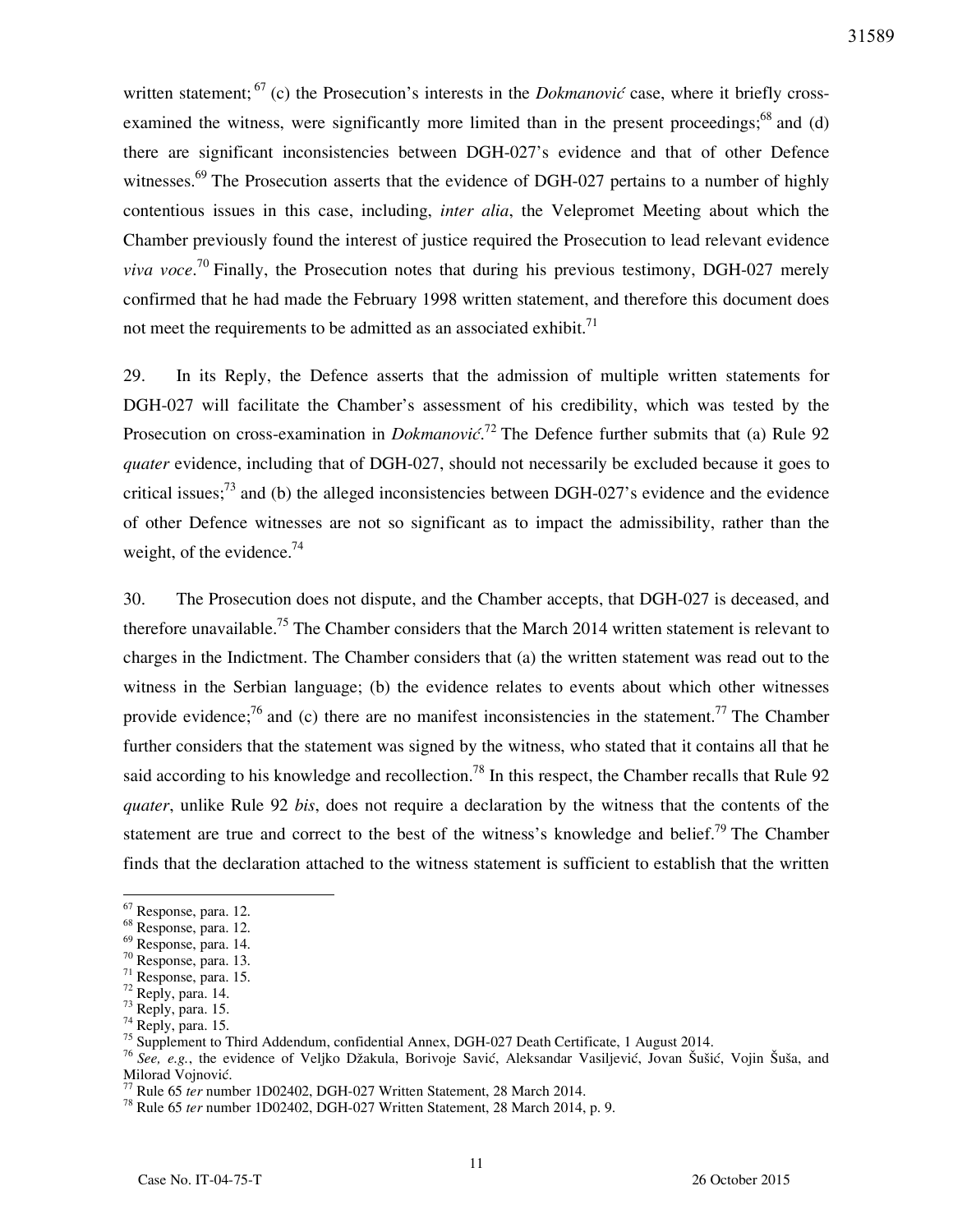statement is an accurate reflection of what was said by DGH-027 and that what he said was based on his knowledge and recollection. Moreover, the Chamber notes that the Defence has tendered the transcript of DGH-027's prior testimony which includes the witness's declaration that he would speak the truth as well as two written statements which both include a declaration that they are "true to the best of my knowledge and recollection."<sup>80</sup> The Chamber will admit these documents for the limited purpose of assessing DGH-027's credibility. Any inconsistencies between the evidence of DGH-027 and other Defence witnesses<sup>81</sup> will be assessed in light of all the other evidence admitted at trial and goes to the weight to be given to the evidence, not its admission. Finally, while the evidence does briefly refer to Hadžić,  $82$  it is not so critical to the case that admitting it in written form and without the opportunity for cross-examination is unduly prejudicial to the Prosecution. The Chamber therefore finds that the probative value of the evidence is not substantially outweighed by the need to ensure a fair trial. The Chamber finds that the tendered evidence is reliable, is relevant, has probative value, and is appropriate for admission pursuant to Rules 89(C) and 92 *quater*.

31. *DGH-040*: The Defence submits a death certificate to demonstrate that DGH-040 is unavailable.<sup>83</sup> According to the Defence, DGH-040's evidence—in the form of a written statement dated May 2013, a written statement dated December 2002, a written statement dated February 2003, the transcript of an interview given to the Office of the Prosecutor ("OTP") in September 2003, and one associated exhibit—is relevant to (a) the organisation and deployment of volunteer groups to Croatia by the Serbian Radical Party ("SRS"); (b) the TO training centre in Erdut; and (c) Radovan Stojičić.<sup>84</sup> The Defence submits that the 2003 written statement is a continuation of the

<sup>79</sup> Rule 92 *quater* of the Rules.

<sup>80</sup> Rule 65 *ter* number 1D02327, *Prosecutor v. Dokmanović*, Case No. IT-95-13a-T, 26 May 1998, T. 3160-3161; Rule 65 *ter* number 1D02326, DGH-027 Written Statement, 26 February 2003, p. 7; Rule 65 *ter* number 1D02325, DGH-027 Written Statement, 26 February 1998, p. 3.

 $81$  The Chamber has reviewed the inconsistencies alleged by the Prosecution. In his written statement, DGH-027 states that "Arkan was not at the [Velepromet M]eeting" and that "[i]t never entered our minds for the Government to deal with the Croatian extremists summarily. We had absolutely no jurisdiction or possibility to discuss whether we would become more hard-line with people on the Croatian side, and this was not a subject of discussion because it was all under the purview of the JNA and we could only deal with civilian matters." Rule 65 *ter* number 1D02402, DGH-027 Written Statement, 28 March 2014, para. 21. The Chamber notes that Vojin Šuša (DGH-016) and Boro Milinković (DGH-035), on the other hand, testified that Arkan was present at the meeting. Vojin Šuša, 8 October 2014, T. 11991; Boro Milinković, D187, Written Statement, paras 47-48. Milinković also stated that "[t]he main issue that was being discussed was whether some people who had been arrested should be taken to Serbia." Boro Milinković, D187, Written Statement, para. 48.

<sup>82</sup> Rule 65 *ter* number 1D02402, DGH-027 Written Statement, 28 March 2014, paras 6, 22. Specifically, DGH-027 indicates that Hadžić asked DGH-027 if he would agree to be the minister of finance in a newly formed SBWS government and that "it [was] possible that Goran Hadžić left the [Velepromet Meeting] because he did leave other sessions to give statements to reporters."

<sup>83</sup> Motion, confidential Annex B, DGH-040 Death Certificate, 14 September 2013.

<sup>84</sup> Motion, confidential Annex A, pp. 4-7.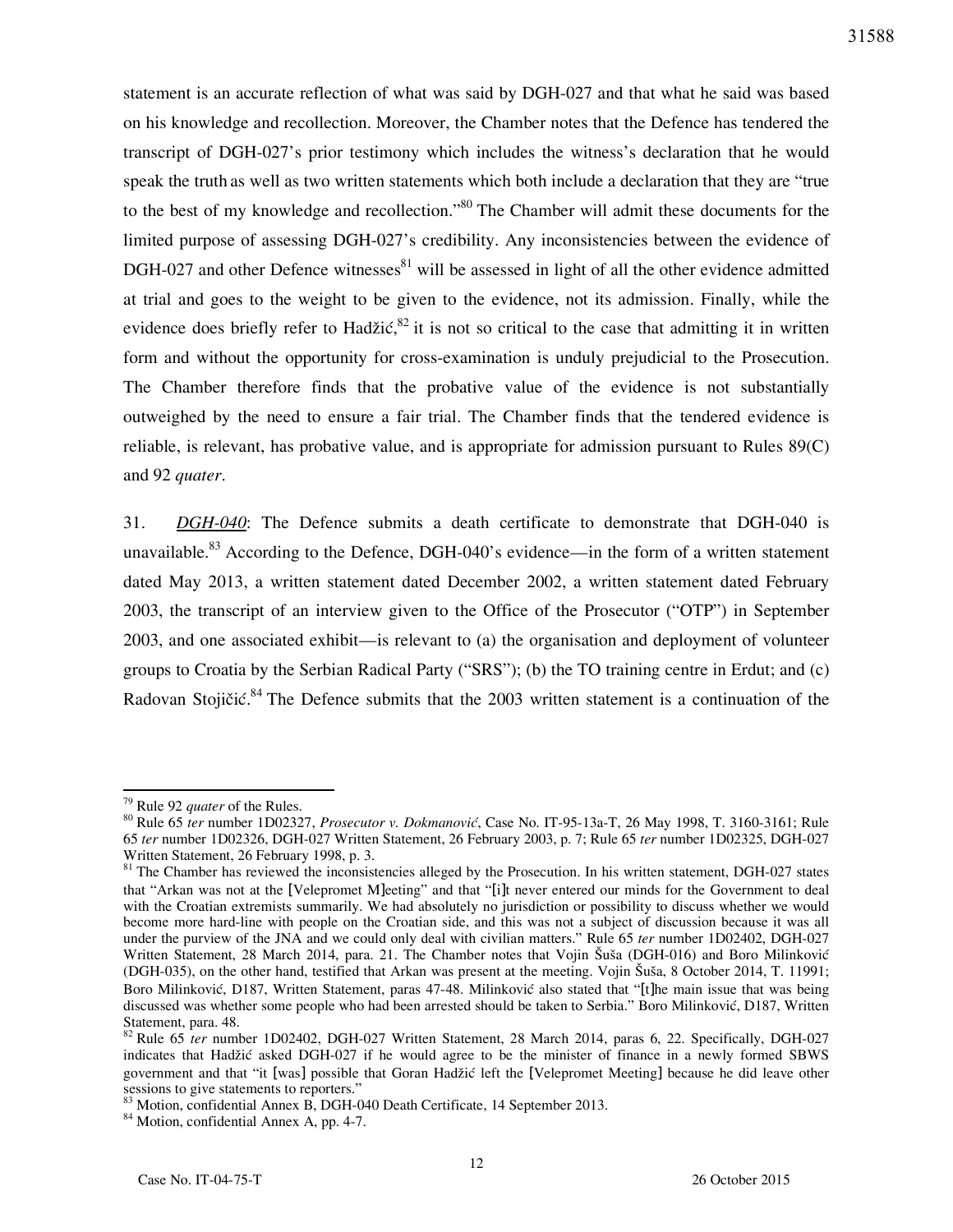2002 written statement, and that it is on these two statements that it primarily relies.<sup>85</sup> While it notes the Chamber's preference to receive one written statement for each witness called pursuant to Rule 92 *quater*, the Defence submits the 2013 written statement to show that DGH-040 recently stood by the statements that he had previously given and the transcript of the interview to provide the fullest picture of DGH-040's verbatim answers to questioning by the OTP.<sup>86</sup> The Defence submits that the evidence makes "little or no reference to Mr. Hadžić", and to the extent that it does, it does not go to his acts or conduct as charged in the Indictment.<sup>87</sup> Finally, the Defence submits that the evidence of DGH-040 is corroborated by the evidence of three witnesses.<sup>88</sup>

32. The Prosecution asserts that the written evidence of DGH-040 is unsuitable for admission.<sup>89</sup> It submits that in addition to the written statements tendered by the Defence, DGH-040 provided an amalgamated written statement to the OTP in 2006. According to the Prosecution, DGH-040 signed each page of the 2006 statement, as well as an acknowledgement that the contents of the statement were truthful and given voluntarily.<sup>90</sup> However, in the written statement given to the Defence in 2013, DGH-040 claims that the 2006 written statement was a "fake".<sup>91</sup> The Prosecution asserts that DGH-040's claim that the 2006 written statement, which incorporates key aspects of his pre-2006 statements, calls into question the credibility of the previous statements as well.<sup>92</sup> The Prosecution further asserts that prior misconduct before the Tribunal by DGH-040 calls into question the reliability of his evidence.<sup>93</sup> Specifically, the Prosecution asserts that DGH-040 (a) pressured Prosecution witnesses in the *Šešelj* case not to give testimony;<sup>94</sup> (b) made numerous unfounded accusations of prosecutorial misconduct:  $95$  and (c) was convicted of contempt of this Tribunal after he refused to appear as a Prosecution or Chamber witness in the *Šešelj* case.<sup>96</sup> The Prosecution further asserts that (a) contrary to the Defence's assertion, DGH-040's 2013 written statement does not provide a "reaffirmation of his view that the 2002 and 2003 statements are truthful and correct", but merely confirms that he provided those statements;  $97$  (b) the tendered written statements and transcript reference numerous documents that are probative to issues in this case which have not

 $\overline{a}$ 

97 Response, para. 19.

<sup>&</sup>lt;sup>85</sup> Motion, confidential Annex A, pp. 6-7. The Chamber notes that the correct date of the February 2013 written statement should be 13 February 2003 as per pp. 1-3, 15 of the statement and that the reference to 10 December 2003 on

p. 1 is incorrect.

<sup>&</sup>lt;sup>86</sup> Motion, para. 10. <sup>87</sup> Motion, para. 11.

<sup>88</sup> Motion, confidential Annex A, p. 6.

<sup>89</sup> Response, para. 16.

<sup>90</sup> Response, para. 17, *citing* Rule 65 *ter* number 1D02775.

<sup>&</sup>lt;sup>91</sup> Response, para. 18.

<sup>92</sup> Response, para. 18.

<sup>93</sup> Response, para. 20.

<sup>94</sup> Response, para. 20, *citing Prosecutor v. Šešelj*, Case No. IT-03-67-T, 12 May 2009, T. 16020, 1 April 2008, T. 5552. <sup>95</sup> Response, para. 20.

<sup>96</sup> Response, para. 20, *citing The Matter of Ljubiša Petković*, Case No. IT-03-67-R.77.1, Redacted Version of Judgement Pronounced on 11 September 2008, 11 September 2008 (English version 9 December 2008), para. 66.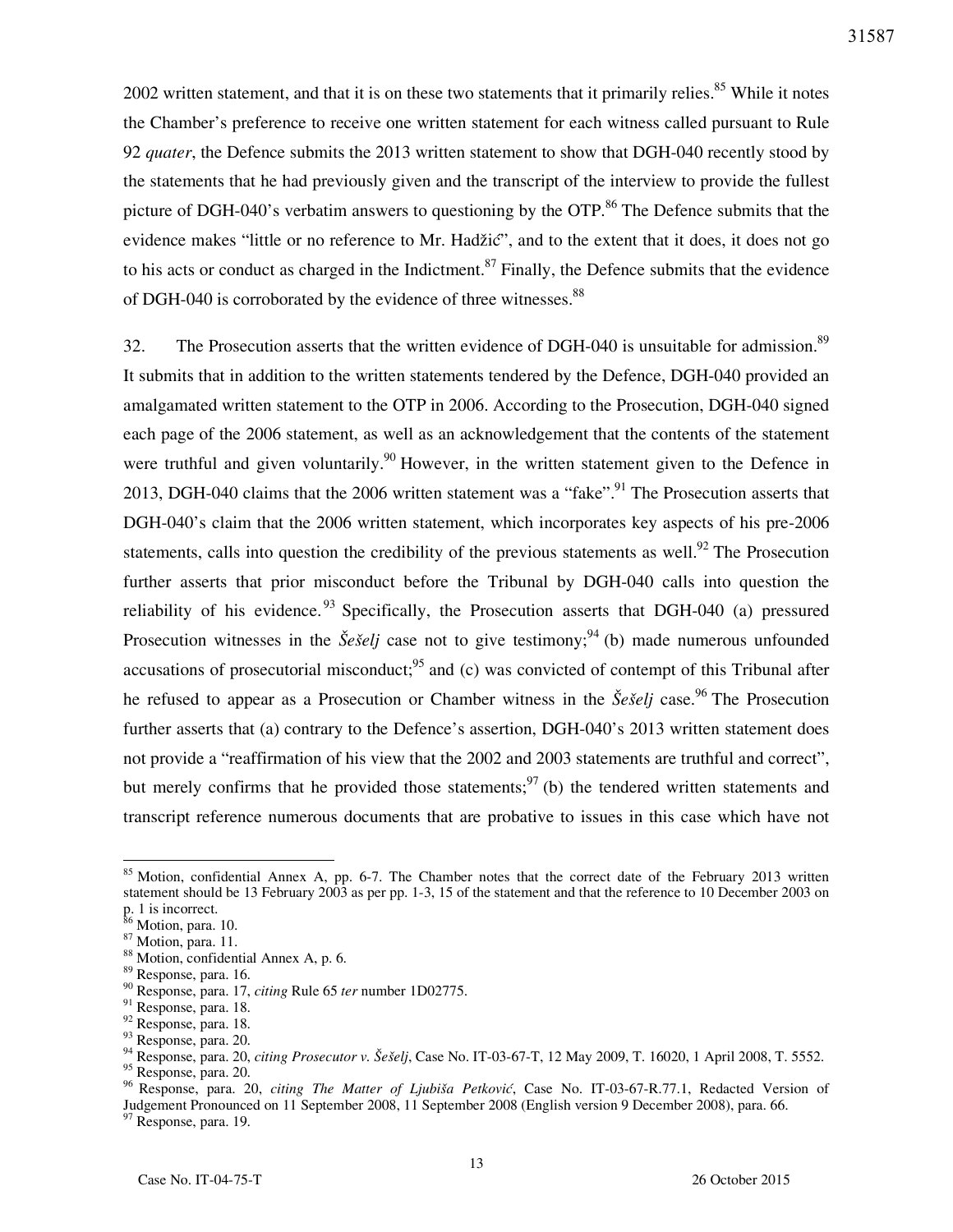been tendered as associated exhibits by the Defence;<sup>98</sup> and (c) contrary to the Defence's assertion, none of DGH-040's written statements were given under oath or subject to cross-examination.<sup>99</sup> Finally, the Prosecution submits that the reason for tendering multiple statements, namely, to provide "better insight into the witness's overall reliability", is an impermissible basis to depart from the Chamber's one-statement guideline.<sup>100</sup>

33. In its Reply, the Defence submits that it took DGH-040's 2013 written statement to "transparently record the fact that the witness stood by his 2002 and 2003 statements, but has now repudiated his 2006 statement."<sup>101</sup> The Defence further submits that "whatever the nature of the witness's alleged subsequent misconduct", there is sufficient indicia of reliability to admit the written statements and transcript from 2002 and 2003, the substance of which the Defence seeks to rely upon.<sup>102</sup> Specifically, the Defence submits that (a) the written statements and transcript were recorded by the OTP; (b) the transcript was recorded verbatim; (c) the written statements were acknowledged by the witness to be truthful; (d) the interview which produced the transcript was given after a full advice of rights; (e) the Prosecution had a full opportunity to question the witness; and (f) the written statements were recorded before Seselj was indicted.<sup>103</sup> The Defence submits that the primary purpose for tendering DGH-040's evidence is to impeach GH-010 and not for the purpose of establishing facts about the witness's political career.<sup>104</sup> Finally, the Defence asserts that a tendering party has the discretion to determine which associated exhibits to tender.<sup>105</sup>

34. The Prosecution does not dispute, and the Chamber accepts, that DGH-040 is deceased and therefore unavailable.<sup>106</sup> The Chamber considers that DGH-040's evidence is relevant to charges in the Indictment. The Chamber notes that each of the tendered written statements provided by DGH-040 contains indicia of reliability: (a) the statements were written in and read by, or to, the witness in a language he understood; (b) the statements were signed by the witness with an acknowledgement of the truth of their content; and (c) the evidence relates to events about which other witnesses provide evidence.<sup>107</sup> In addition, the Chamber notes that the transcript of the 2003 interview appears to be a verbatim record of that interview.<sup>108</sup> However, the Chamber notes that the

<sup>&</sup>lt;sup>98</sup> Response, para. 21.

<sup>99</sup> Response, para. 20.

<sup>100</sup> Response, para. 16.

<sup>101</sup> Reply, para. 16.

 $^{102}$  Reply, para. 17.

 $103$  Reply, para. 17.

 $104$  Reply, para. 17.

<sup>105</sup> Reply, para. 19.

<sup>&</sup>lt;sup>106</sup> Motion, confidential Annex B, DGH-040 Death Certificate, 14 September 2013.

<sup>107</sup> Rule 65 *ter* number 1D00453, DGH-040 Written Statement, 24 May 2013; Rule 65 *ter* number 1D03312, DGH-040 Written Statement, 18 December 2002; Rule 65 *ter* number 1D03323, DGH-040 Written Statement, 13 February 2003. <sup>108</sup> Rule 65 *ter* number 1D03296, Transcript of Interview with DGH-040, 15 September 2003; Rule 65 *ter* number

<sup>1</sup>D03297, Transcript of Interview with DGH-040, 16 September 2002; Rule 65 *ter* number 1D03238, Transcript of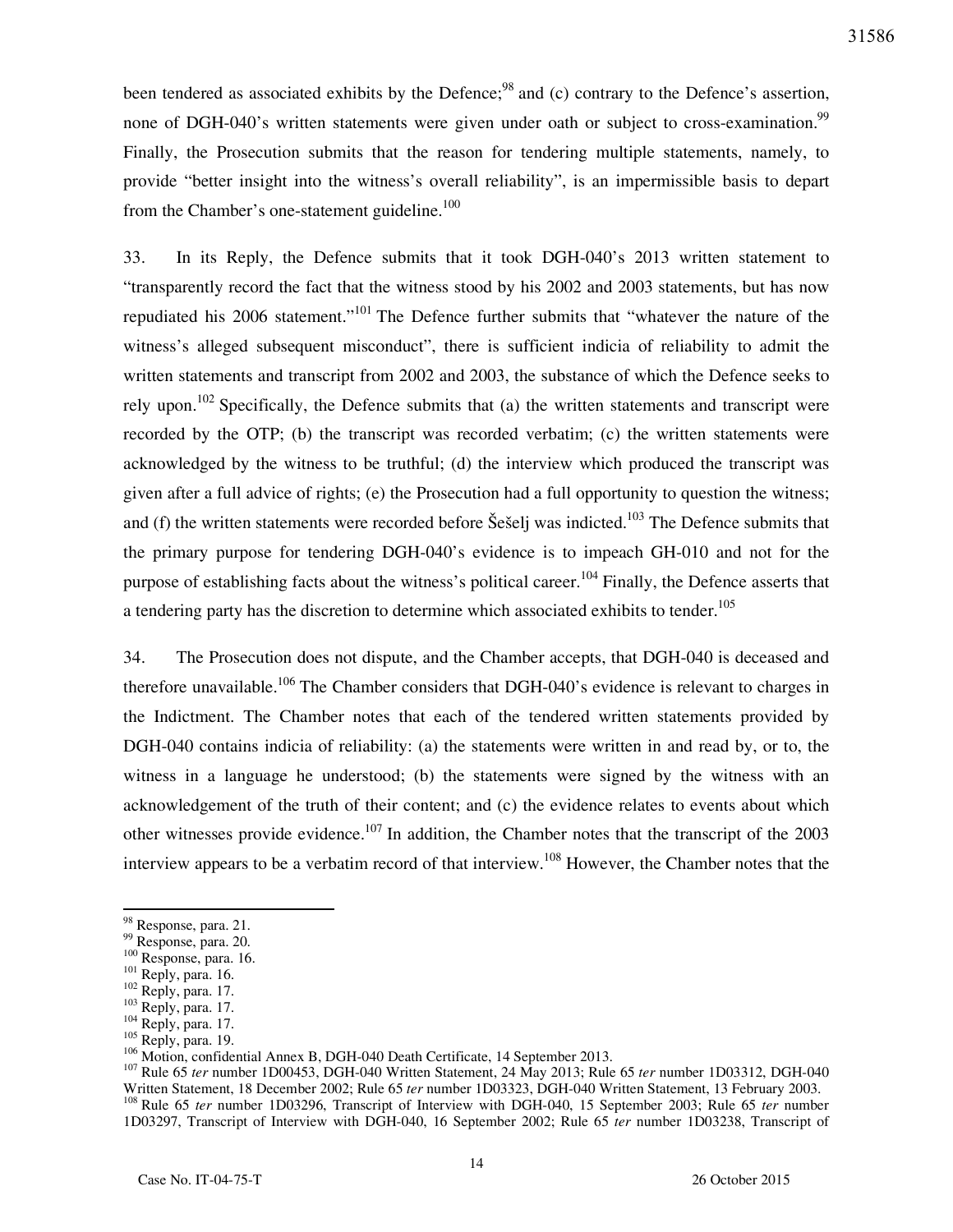same indicia of reliability also exist for the 2006 written statement that the witness now repudiates as a "fake". Specifically, the Chamber notes that it contains an acknowledgement signed by the witness that it had been read to the witness in his native language and that it was true to the best of his knowledge and recollection.<sup>109</sup> In the 2013 written statement, DGH-040 does not provide any basis or explanation for why he now states that the 2006 written statement was "fake".<sup>110</sup> Moreover, while DGH-040 acknowledges in the 2013 written statement that he had provided statements to the OTP in December 2002 and had been interviewed in September 2003, he does not acknowledge the truth of what is contained in the previous written statements or was said during the interview.<sup>111</sup> The Chamber further considers that in finding DGH-040 guilty of contempt of this Tribunal, a Trial Chamber rejected explanations provided by the witness for why he had not appeared as a witness.<sup>112</sup> When viewed as a whole, the Chamber considers that there are considerable problems relating to the credibility of DGH-040. Under these specific circumstances, the Chamber finds that the lack of credibility of DGH-040 renders his evidence devoid of probative value and not appropriate for admission.

35. *DGH-050*: The Defence submits a death certificate to demonstrate that DGH-050 is unavailable.<sup>113</sup> According to the Defence, DGH-050's evidence, in the form of a written statement, is relevant to (a) the rise of ethnic tensions in Vinkovci in 1991; (b) the arming of villagers by the TO; and (c) the subordination of DGH-050's unit to the Army of the Republic of the Serb Krajina and the unit's contacts with Radovan Stojičić.<sup>114</sup> The Defence submits that the written statement was recorded by the OTP and that "[s]tatements in such form were proffered to be a reliable and accurate record of what the witnesses said during the Prosecution case, and admitted on that basis."<sup>115</sup> The Defence submits that the evidence makes "little or no reference to Mr. Hadžić", and to the extent that it does, it does not go to his acts or conduct as charged in the Indictment;<sup>116</sup> and that the evidence is corroborated by the evidence of four Prosecution witnesses. $117$ 

36. The Prosecution objects to the admission of DGH-050's written statement, asserting that it is unreliable, has limited probative value, and primarily relates to the formation and activities of the

Interview with DGH-040, 16 September 2003; Rule 65 *ter* number 1D03298, Transcript of Interview with DGH-040, 17 September 2003; Rule 65 *ter* number 1D03299, Transcript of Interview with DGH-040, 18 September 2003.

<sup>&</sup>lt;sup>109</sup> Rule 65 *ter* number 1D02775, DGH-040 Written Statement, 18 June 2006.

<sup>110</sup> *See* Rule 65 *ter* number 1D00453, DGH-040 Written Statement, 24 May 2013, para. 2.

<sup>&</sup>lt;sup>111</sup> Rule 65 *ter* number 1D00453, DGH-040 Written Statement, 24 May 2013, para. 2.

<sup>112</sup> *See The Matter of Ljubiša Petković*, Case No. IT-03-67-R.77.1, Redacted Version of Judgement Pronounced on 11 September 2008, 11 September 2008 (English version 9 December 2008), para. 47.

Fourth Addendum, confidential Annex B, DGH-050 Death Certificate, 31 December 2013.

<sup>114</sup> Motion, confidential Annex A, p. 8.

<sup>&</sup>lt;sup>115</sup> Motion, para. 9.

<sup>116</sup> Motion, para. 11.

 $117$  Motion, para. 11, confidential Annex A, p. 8.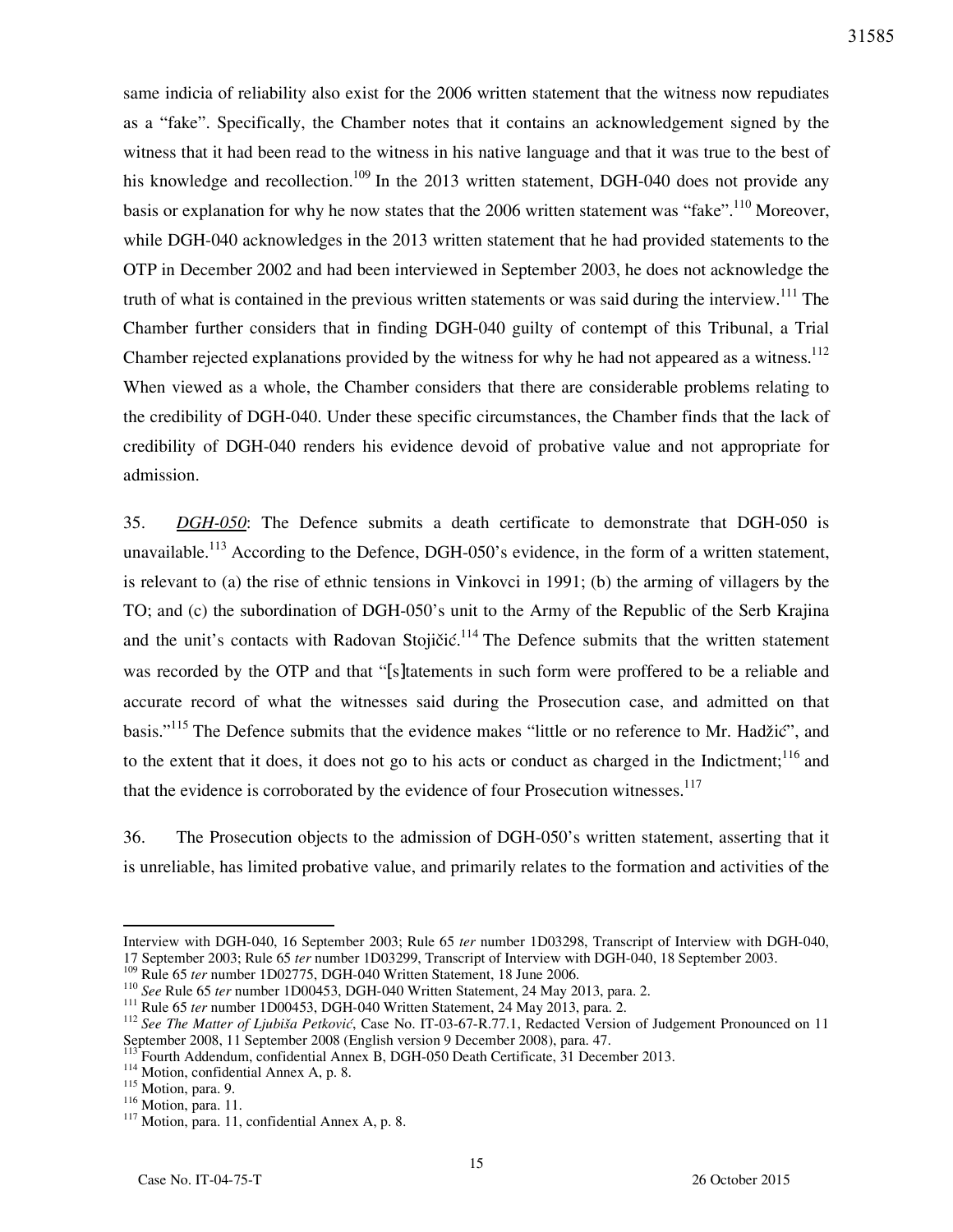"Skorpions" unit, which is only marginally relevant to this case.<sup>118</sup> The Prosecution submits that in his written statement, DGH-050 stated that he heard about killings near Srebrenica in July 1995 through the media, but, according to the Prosecution, DGH-050 was subsequently convicted for executing six civilians during this incident. The Prosecution asserts that this renders the credibility of the remainder of DGH-050's evidence questionable.<sup>119</sup> Additionally, the Prosecution argues that DGH-050's evidence is not corroborated by the four witnesses cited by the Defence and that two of these witnesses actually undermine DGH-050's evidence.<sup>120</sup> The Prosecution requests that if the Chamber admits DGH-050's evidence, it also admit, for impeachment purposes, (a) video footage, which it submits shows DGH-050 and others executing six civilians in Bosnia and Herzegovina in 1995 and (b) a judgement of the War Crimes Chamber of the District Court of Belgrade by which DGH-050 was criminally convicted for those acts. $121$ 

37. The Defence replies that there are sufficient indicia of reliability for the statement to be admitted and that the Prosecution's objections go to the weight that should be afforded to the evidence rather than to its admissibility.<sup>122</sup>

38. The Prosecution does not dispute, and the Chamber accepts, that DGH-050 is deceased and therefore unavailable. <sup>123</sup> The Chamber considers that only paragraphs one through twelve of DGH-050's written statement are relevant to charges in the Indictment; however, the entire statement is relevant for the purposes of assessing the witness's credibility. The Chamber considers that (a) the statement was made with the assistance of a Registry-approved interpreter who orally translated the statement into a language the witness understood; and (b) the statement was signed by the witness with an acknowledgement of the truth of its contents.  $124$  To the extent that the Prosecution asserts that DGH-050's evidence is undermined by other witnesses,  $^{125}$  the Chamber notes that the evidence will be assessed in light of all the evidence admitted at trial. The Chamber has reviewed the judgement of the War Crimes Chamber of the District Court of Belgrade and the video footage tendered by the Prosecution and decides to admit the judgement for the purpose of

<sup>&</sup>lt;sup>118</sup> Response, para. 23.

<sup>119</sup> Response, para. 23.

<sup>120</sup> Response, para. 24.

<sup>121</sup> Response, para. 25. *See* Rule 65 *ter* number 05017, Video of "Skorpions", July 1995 and Rule 65 *ter* number 1D03137, Judgement of Republic of Serbia District Court in Belgrade War Crimes Chamber, 10 April 2007.

<sup>122</sup> Reply, para. 20.

<sup>&</sup>lt;sup>123</sup> Fourth Addendum, confidential Annex B, DGH-050 Death Certificate, 31 December 2013.

<sup>&</sup>lt;sup>124</sup> Rule 65 *ter* number 1D02398, DGH-050 Written Statement, 24 January 2004.

<sup>&</sup>lt;sup>125</sup> In this respect, the Chamber notes the Prosecution's submissions. For example, witnesses Goran Stoparić (GH-025) and Borivoje Savić (GH-102) describe the organization and actions of the Skorpions and provide details which DGH-050 does not give in his written statement: Savić "learned that the Scorpions were a special unit of the DB, formed as a satellite unit of the Red Berets at a meeting in Novi Sad" by, among others, Radovan Stojičić. Borivoje Savić, P1733, Written Statement, 24 November 2003, paras 69-70. DGH-050, mentions that leaders of the Skorpions dealt with Stojičić, but does not provide any further details on the relationship or his involvement with the formation of the group. Rule 65 *ter* number 1D02398, DGH-050 Written Statement, 24 January 2004, para. 8.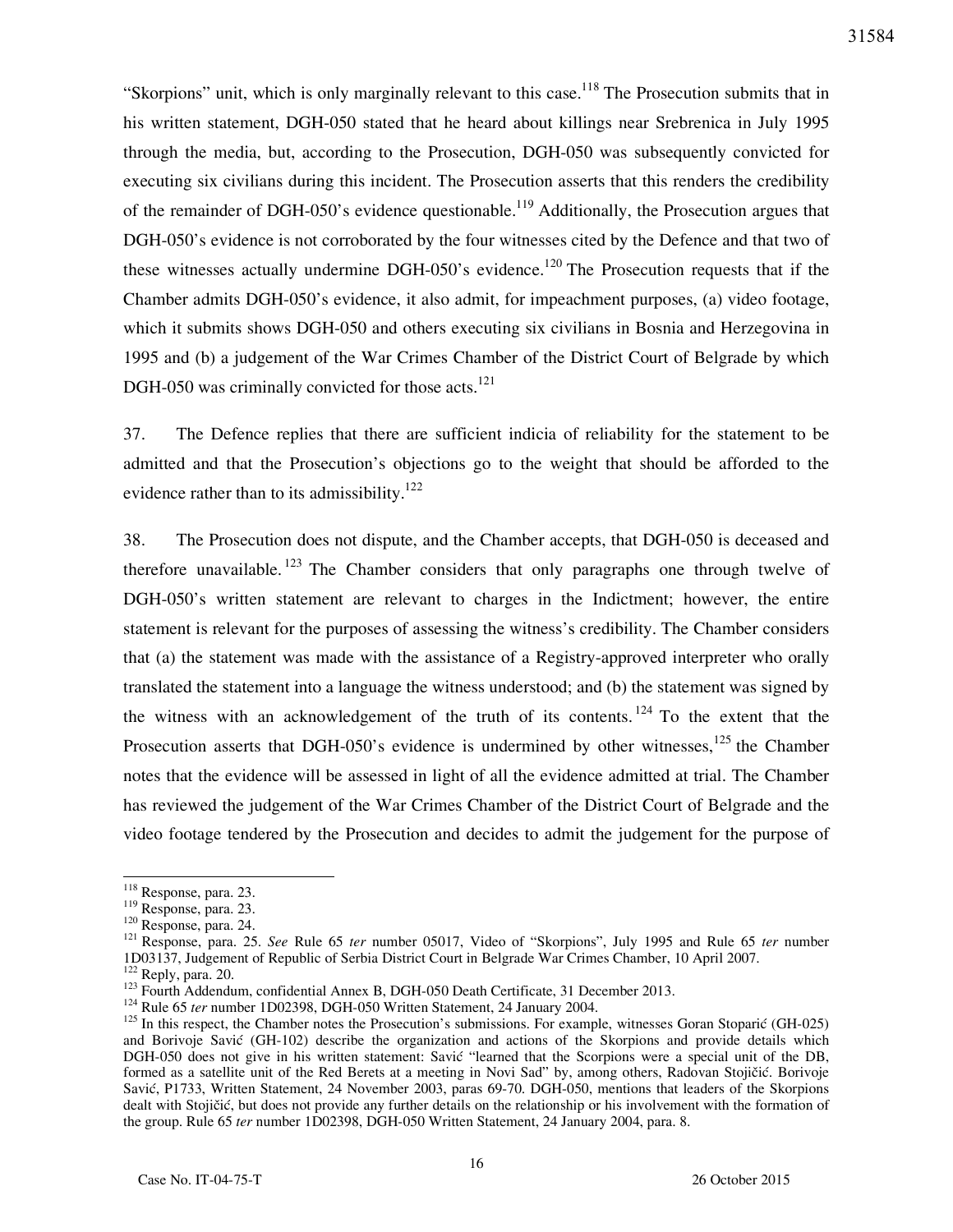assessing DGH-050's credibility.<sup>126</sup> The Chamber, however, does not find it necessary to admit the video exhibit. <sup>127</sup> The Chamber finds that the witness's statement is reliable, is relevant, has probative value, and is appropriate for admission pursuant to Rules 89(C) and 92 *quater*.

39. *DGH-057*: The Defence asserts that DGH-057 is unavailable and submits a medical certificate which indicates that DGH-057 suffered a heart attack in February  $2014$ <sup>128</sup> According to the Defence, DGH-057's evidence, in the form of a written statement, is relevant to (a) the rise of ethnic tension in 1991 in Croatia, including in Osijek and in relation to the 2 May 1991 clash in Borovo Selo; (b) a meeting between the witness and Goran Hadžić at which Hadžić asked the witness to organise a press office; (c) government meetings that the witness occasionally attended; and (d) the Velepromet Meeting.<sup>129</sup> The Defence submits that DGH-057's statements concerning Hadžić's conduct are "relatively peripheral in respect of the charges and, accordingly, should be considered suitable for admission."<sup>130</sup>

40. The Prosecution submits that the Defence has failed to establish that DGH-057 is unavailable.<sup>131</sup> With reference to the medical documentation provided, the Prosecution argues that although DGH-057 underwent surgery in February 2014, he was last recorded as being in "good general condition" and released to homecare with the recommendation that he undergo rehabilitation for 21 days.<sup>132</sup> According to the Prosecution, nothing in the medical documentation demonstrates that the witness is unable to attend court hearings.<sup>133</sup> The Prosecution further asserts that the tendered written statement fails to satisfy a number of reliability factors, namely that it was not taken under oath and that the witness did not acknowledge the truth of its contents.<sup>134</sup> Moreover, the Prosecution submits that DGH-057 has not been subject to cross-examination before the Tribunal and that the statement contains evidence that goes to the acts and conduct of the accused, as well as to contentious issues in the case.<sup>135</sup> The Prosecution argues that the statement contains general and ambiguous assertions and that there are important omissions from the written statement relating to the SRS and Vojislav Šešelj which affect the credibility of the evidence.<sup>136</sup> Finally, the Prosecution submits that the primary purpose of the Defence's use of DGH-057's statement is to

<sup>&</sup>lt;sup>126</sup> Rule 65 *ter* number 1D03137, Judgement of Republic of Serbia District Court in Belgrade War Crimes Chamber, 10 April 2007.

<sup>&</sup>lt;sup>127</sup> Rule 65 *ter* number 05017, Video of "Skorpions", July 1995.

<sup>&</sup>lt;sup>128</sup> Motion, confidential Annex A, pp. 9-10; First Addendum, para. 1, confidential Annex A, DGH-057 Medical Document, 11 February 2014.

<sup>&</sup>lt;sup>129</sup> Motion, confidential Annex A, pp. 9-10.

<sup>&</sup>lt;sup>130</sup> Motion, para. 13.

<sup>131</sup> Response, para. 26.

<sup>132</sup> Response, para. 26.

<sup>133</sup> Response, para. 26.

<sup>134</sup> Response, para. 27

<sup>135</sup> Response, para. 27.

<sup>136</sup> Response, para. 28.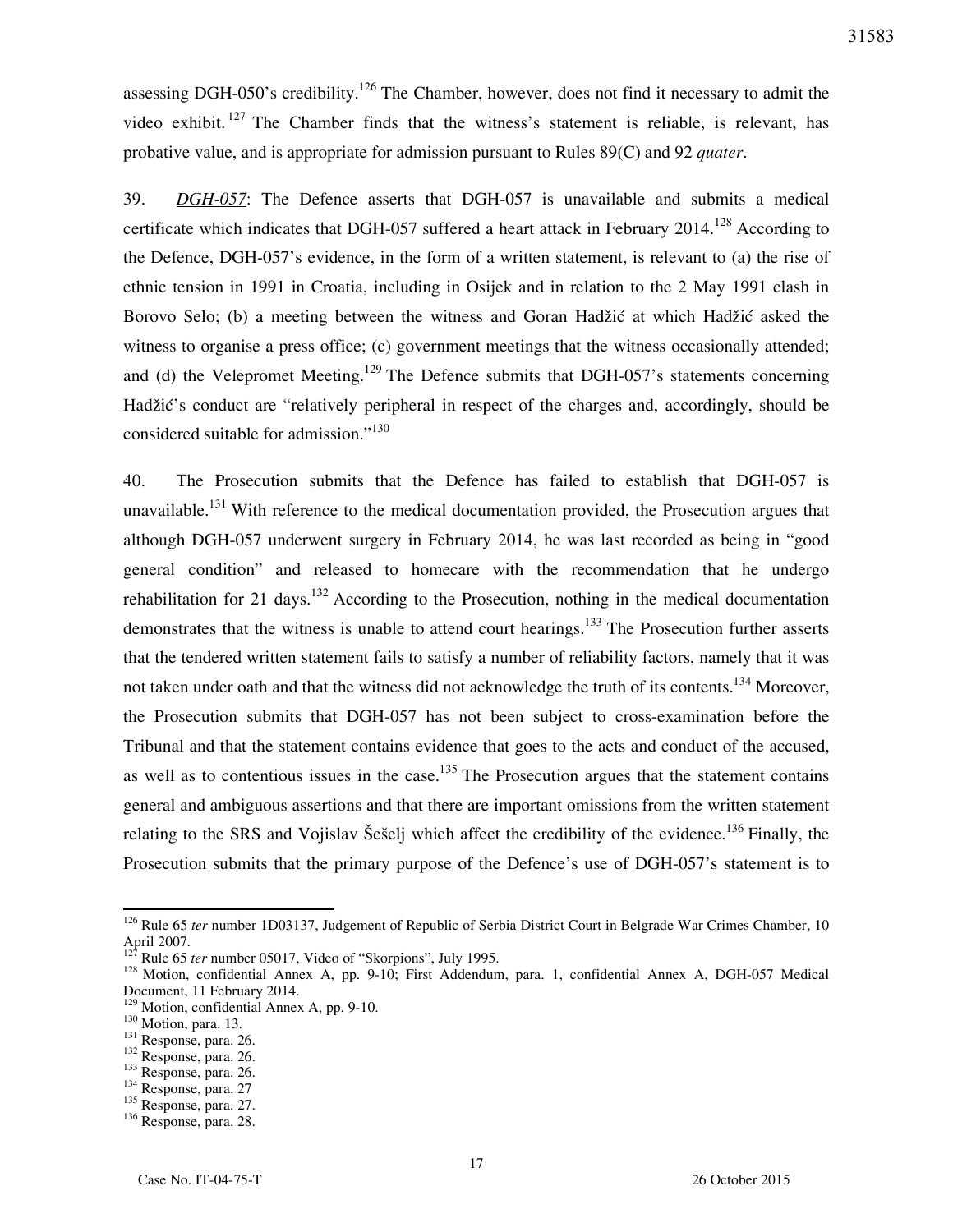impeach the evidence of GH-168 and GH-124; both of whom were subject to cross-examination by the Defence.<sup>137</sup> The Prosecution argues that it should be afforded the same opportunity to crossexamine the evidence of DGH-057. $^{138}$ 

41. The Defence replies that there is nothing to suggest that DGH-057 is fully recovered from a cardiac episode and heart surgery.  $139$  To the contrary, it submits that the recommended rehabilitation was in a centre for "people suffering from chronic and severe illnesses".<sup>140</sup> The Defence submits that DGH-057's statement is not impermissibly ambiguous or unreliable and that the Chamber has heard, and will hear, evidence that relates to the same subject matter.<sup>141</sup> The Defence argues that the Prosecution does not have the right of cross-examination merely because DGH-057's statement contradicts one of its own witnesses.<sup>142</sup> The Defence further asserts that the statement of DGH-057 contains the customary certification that was used by the Prosecution, which is appropriate given the nature and scope of the evidence contained therein.<sup>143</sup>

42. The Chamber notes that the medical document indicates that the witness has experienced some serious health issues for which he underwent surgery in February 2014.<sup>144</sup> However, the document also notes that the witness was released for home care with the recommendation that he undergo a 21-day rehabilitation period with regular check-ups thereafter.  $^{145}$  Based on the documentation submitted by the Defence, the Chamber is not satisfied that DGH-057 is incapable of attending a court hearing and testifying or that he is incapable of answering the questions put to him and testifying coherently. For this reason the Chamber will deny admission of the written statement of DGH-057, without prejudice.

43. *DGH-060*: The Defence submits a death certificate to demonstrate that DGH-060 is unavailable.<sup>146</sup> According to the Defence, DGH-060's evidence—in the form of a transcript of his testimony in *Prosecutor v. Dokmanovic*<sup>147</sup> and three associated exhibits, one of which is a written statement given by the witness to a defence team at the ICTY in 1998—is relevant to (a) the establishment of the district government of the SBWS and its resources and funding and (b) the Velepromet Meeting. <sup>148</sup> The Defence submits that while DGH-060 makes some reference to

<sup>&</sup>lt;sup>137</sup> Response, para. 28.

 $138$  Response, para. 28.

<sup>139</sup> Reply, para. 21.

 $^{140}$  Reply, para. 21.

 $141$  Reply, para. 22.

 $142$  Reply, para. 22.

 $143$  Reply, para. 22.

<sup>&</sup>lt;sup>144</sup> First Addendum, confidential Annex A.

<sup>&</sup>lt;sup>145</sup> First Addendum, confidential Annex A.

<sup>&</sup>lt;sup>146</sup> Fifth Addendum, para. 1, confidential Annex A, DGH-060 Death Certificate, 22 June 2007.

<sup>147</sup> Case No. IT-95-13a-T.

<sup>&</sup>lt;sup>148</sup> Motion, confidential Annex A, pp. 10-11; Notice of Compliance, confidential Annex A, p. 1.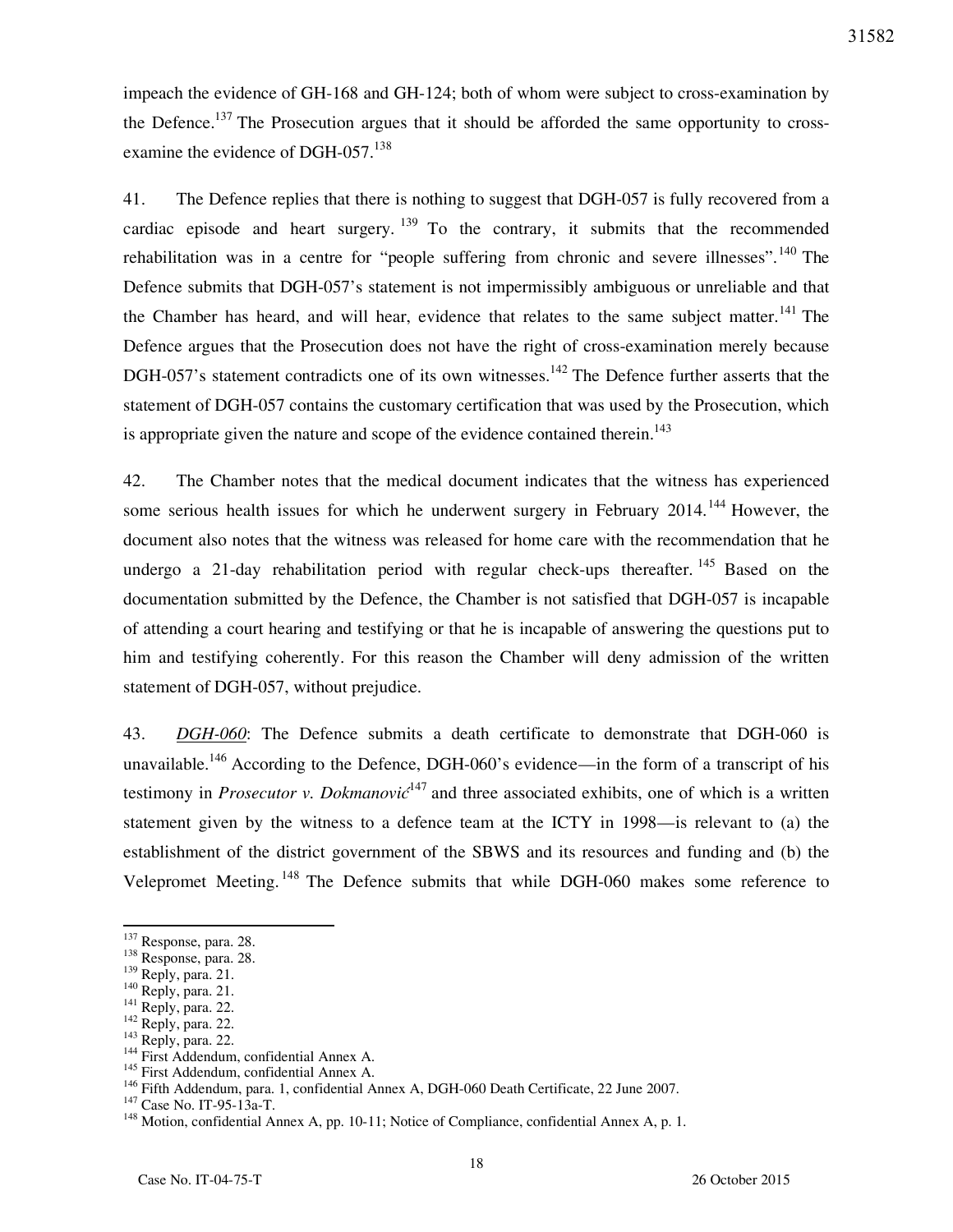Hadžić's role at the Velepromet Meeting, the testimony, overall, "makes little reference to Mr. Hadžić's acts and conduct."<sup>149</sup>

44. The Prosecution objects to the admission of DGH-060's evidence.<sup>150</sup> It first argues that the Defence's tendering of the 1998 written statement in addition to the transcript contravenes the Chamber's one-statement guideline.<sup>151</sup> It submits that DGH-060 was not examined about the 1998 written statement during his testimony and it is, therefore, not appropriate for admission as an associated exhibit.<sup>152</sup> The Prosecution further asserts that DGH-060's evidence lacks sufficient indicia of reliability, is internally inconsistent regarding contentious issues, parts of it relate directly to the acts and conduct of Hadžić, and the evidence related to Željko Ražnatović ("Arkan") lacks credibility and is inconsistent with the evidence of other Defence witnesses.<sup>153</sup>

45. The Defence replies that DGH-060's 1998 written statement was tendered as a documentary exhibit during his testimony in *Dokmanović* and is therefore suitable for admission as an associated exhibit.<sup>154</sup> Moreover, the Defence submits that it did not have the capacity to amalgamate the witness's statement and testimony and that the written statement is "self-evidently intended to complement" the testimony. It, therefore, seeks admission of the 1998 written statement to provide the full context of the witness's testimony.<sup>155</sup> Additionally, the Defence asserts that DGH-060's testimony was given under oath and was subject to cross-examination and that any alleged inconsistencies in the testimony are not severe enough to go to admissibility rather than weight.<sup>156</sup>

46. The Prosecution does not dispute, and the Chamber accepts, that DGH-060 is deceased and therefore unavailable.<sup>157</sup> The Chamber considers that the witness's evidence is relevant to charges in the Indictment. The Chamber further considers that the evidence was given under oath before the Tribunal and was subject to cross-examination.<sup>158</sup> Any alleged inconsistencies in the evidence<sup>159</sup> or

 $\overline{a}$ 

<sup>151</sup> Response, para. 29.

<sup>&</sup>lt;sup>149</sup> Motion, para. 12.

<sup>150</sup> Response, para. 29.

<sup>&</sup>lt;sup>152</sup> Response, para. 29.

<sup>153</sup> Response, paras 29, 30.

 $154$  Reply, para. 23.

<sup>&</sup>lt;sup>155</sup> Reply, para 23.

<sup>156</sup> Reply, para. 24.

<sup>&</sup>lt;sup>157</sup> Fifth Addendum, para. 1, confidential Annex A, DGH-060 Death Certificate, 22 June 2007.

<sup>&</sup>lt;sup>158</sup> Rule 65 *ter* number 1D03125, *Prosecutor v. Dokmanović*, Case No. IT-95-13a-T, 25 May 1998, T. 3047-3072.

<sup>&</sup>lt;sup>159</sup> The Chamber has considered the Prosecution's submission in relation to an alleged inconsistency in DGH-060's evidence. The Chamber notes that during his testimony, DGH-060 stated that he believed that "Hadžić convened the [Velepromet Meeting] so that the government could impose itself as some kind of an authority for the town in the future." *Prosecutor v. Dokmanović*, Case No. IT-95-13a-T, 25 May 1998, T. 3071. The Chamber does not find this necessarily inconsistent with DGH-060's written statement in which he said "[t]he discussion [at the Velepromet Meeting] was about the reviving the [*sic*] agriculture in the District." Rule 65 *ter* number 02312, DGH-060 Written Statement, 26 February 1998, p. 2.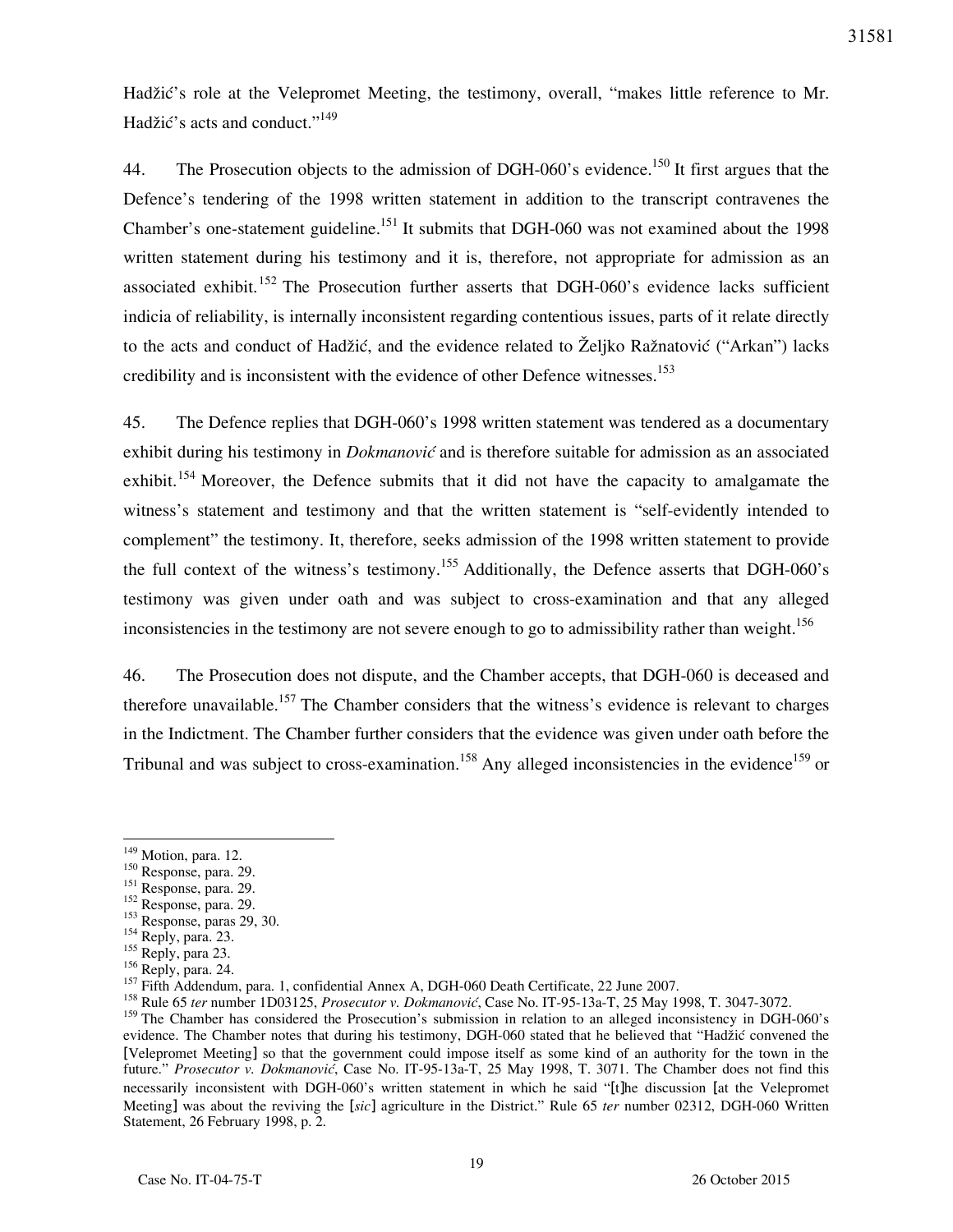between DGH-060's evidence and the evidence of other witnesses<sup>160</sup> will be assessed in light of all the evidence admitted at trial and go to the weight to be given to the evidence, not its admission. Moreover, the Chamber notes that DGH-060 makes only minor references to Goran Hadžić and Arkan, <sup>161</sup> and that such references are not so critical that admitting the evidence without the opportunity for cross-examination would be unduly prejudicial to the Prosecution. The Chamber further considers that (a) the 1998 written statement is very short (only 1 page) and was tendered during examination-in-chief after the witness confirmed that he had made the statement;<sup>162</sup> and (b) the direct examination of DGH-060 in the prior case proceeded with the information in the written statement already on the record. The Chamber, therefore, considers that it is appropriate for admission as an associated exhibit. The tendered associated exhibit with Rule 65 *ter* number  $1D03127$  is referenced in the transcript and is appropriate for admission as an associated exhibit.<sup>163</sup> However, based on the submissions of the Defence, the Chamber has been unable to locate any reference to Rule 65 *ter* 1D03227, also tendered as an associated exhibit, in the transcript of DGH-060's *Dokmanović* testimony or in his written statement. The Chamber, therefore, does not consider this document to be appropriate for admission as an associated exhibit. The Chamber is satisfied that the tendered transcript and associated exhibits with Rule 65 *ter* numbers 02312 and 1D03127 are reliable, relevant, have probative value, and are appropriate for admission pursuant to Rules 89(C) and 92 *quater*.

47. *DGH-061*: The Defence submits a death certificate to demonstrate that DGH-061 is unavailable.<sup>164</sup> According to the Defence, DGH-061's evidence, in the form of a written statement, is relevant to (a) ethnic tensions that arose after the Croatian Democratic Union's victory in the 1990 elections, including the effect of the decision to relocate a government office from Vukovar to Vinkovci, departure of Serbs from the police force, increased violence against Serbs in 1991, and the arming of Croat civilians; and (b) the witness's arrest for his alleged involvement in the clash at Borovo Selo on 2 May 1991.<sup>165</sup> The Defence submits that the written statement was recorded by the

<sup>&</sup>lt;sup>160</sup> In this respect, the Chamber has reviewed the references provided by the Prosecution in the Response. During his testimony, DGH-060 stated that Colonel Vojnović was the only military person present when DGH-060 entered the room at the Velepromet Meeting. Rule 65 *ter* number 1D03125, *Prosecutor v. Dokmanović*, Case No. IT-95-13a-T, 25 May 1998, T. 3060-3069. In his written statement, DGH-060 stated that there was "one JNA lieutenant colonel" present at the meeting. Rule 65 *ter* number 02312, DGH-060 Written Statement, 26 February 1998, p. 2. Borislav Bogunović, on the other hand, testified in this case that Mrkšić was present at the Velepromet Meeting. Borislav Bogunović, 9 April 2014, T. 9239-9240. Further, both witnesses testified that the meeting was chaired by a JNA officer, but provided contradictory evidence as to the name of the officer. DGH-060, *Prosecutor v. Dokmanović*, Case No. IT-95-13a-T, 25 May 1998, T. 3061; Borislav Bogunović, 9 April 2014, T. 9200, 9239-9240.

<sup>161</sup> Rule 65 *ter* number 1D03125, *Prosecutor v. Dokmanović*, Case No. IT-95-13a-T, 25 May 1998, T. 3054-3055, 3056, 3061-3062, 3065, 3071.

<sup>&</sup>lt;sup>162</sup> Rule 65 *ter* number 1D03215, *Prosecutor v. Dokmanović*, Case No. IT-95-13a-T, 25 May 1998, T. 3047-3048; Rule 65 *ter* number 02312, DGH-060 Written Statement, 26 February 1998.

<sup>&</sup>lt;sup>163</sup> Rule 65 *ter* number 1D03125, *Prosecutor v. Dokmanović*, Case No. IT-95-13a-T, 25 May 1998, T. 3049.

<sup>164</sup> Fifth Addendum, para. 1, confidential Annex B, DGH-061 Death Certificate, 20 July 2014.

<sup>&</sup>lt;sup>165</sup> Motion, confidential Annex A, p. 12.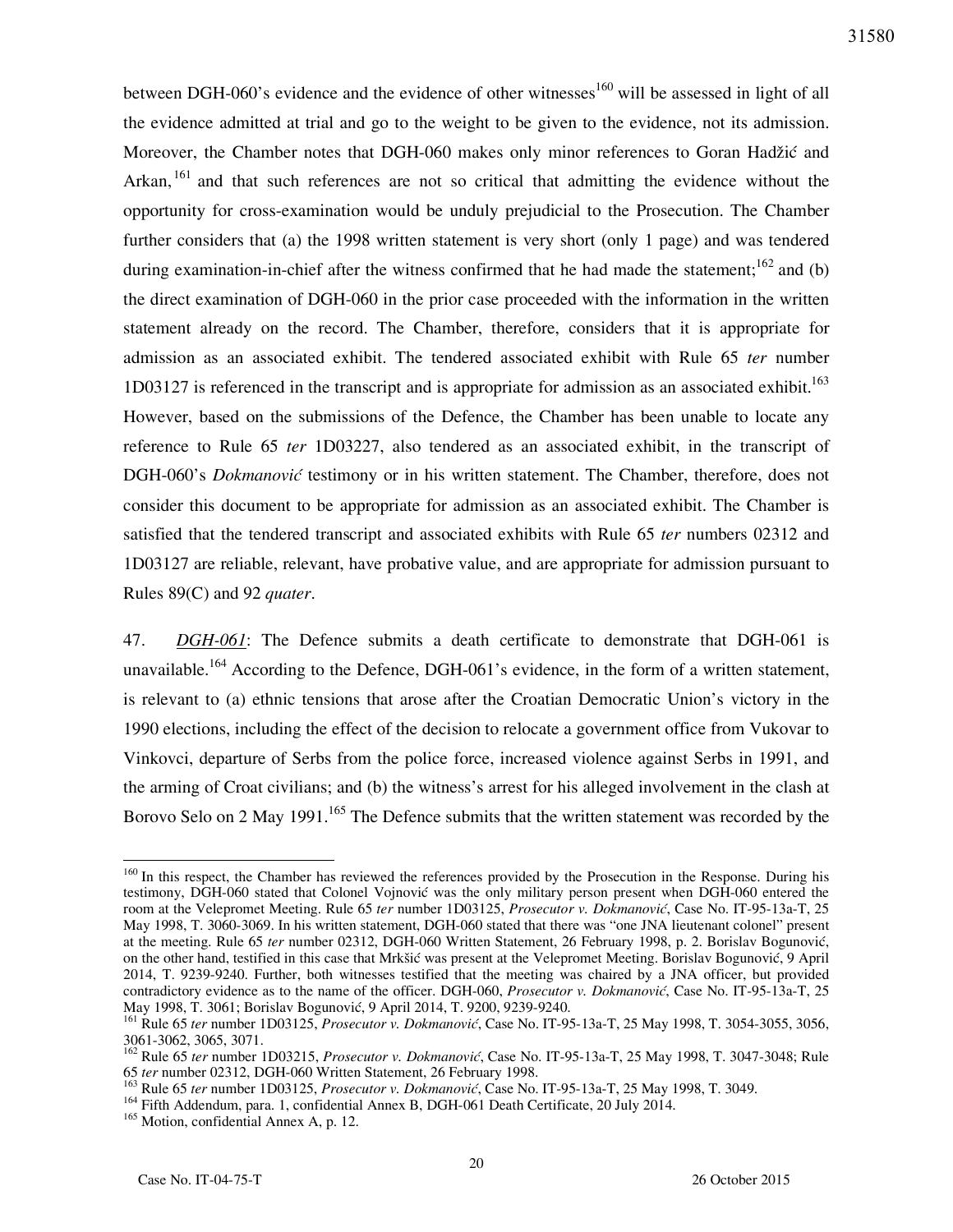OTP and that "[s]tatements in such form were proffered to be a reliable and accurate record of what the witnesses said during the Prosecution case, and admitted on that basis."<sup>166</sup> The Defence submits that the evidence makes "little or no reference to Mr. Hadžić", and to the extent that it does, it does not go to his acts or conduct as charged in the Indictment;  $167$  and that the evidence is corroborated by three Defence witnesses.<sup>168</sup>

48. The Prosecution objects to the admission of DGH-061's written statement.<sup>169</sup> It first asserts that the majority of DGH-061's evidence relates to his arrest and treatment by Croat authorities, which is not relevant to charges in the Indictment and thus lacks probative value.  $170$  The Prosecution suggests that it is evidence to establish a *tu quoque* defence, which the Chamber has previously stated is not a valid defence.<sup>171</sup> The Prosecution next asserts that DGH-061's written statement omits all mention of issues that are relevant to charges in the Indictment, such as (a) the witness's activities between 15 August and 20 November 1991 when he was in Dalj to take part in the new judicial system; (b) the witness's activities in Dalj on or about 20 November 1991 in relation to persons detained after the fall of Vukovar; and (c) the witness's visit, as part of a delegation of SBWS judges and prosecutors, to Sremska Mitrovica prison in late 1991 and 1992.<sup>172</sup> According to the Prosecution, failing to include this information diminishes the probative value and reliability of the evidence.<sup>173</sup> Further, the Prosecution submits that DGH-061's evidence is not corroborated by any of the witnesses suggested by the Defence, and submits that the Defence is precluded by Rule 90(H) from relying on DGH-061's statement to impeach Prosecution witness GH-169, because the Defence did not cross-examine GH-169 in relation to DGH-061.<sup>174</sup>

49. The Defence replies that DGH-061's evidence is not tendered to establish a *tu quoque*  defence, and argues that the evidence of discriminatory actions by the Croatian government targeting Serbs is to provide a fuller picture of the nature of the political crisis that forms the backdrop of many statements by Serb political leaders, including Hadžić.<sup>175</sup> Further, the Defence

<sup>&</sup>lt;sup>166</sup> Motion, para. 9.

<sup>167</sup> Motion, para. 11.

<sup>&</sup>lt;sup>168</sup> Motion, para. 11, confidential Annex A, pp. 12-13.

<sup>&</sup>lt;sup>169</sup> Response, para. 31.

 $170$  Response, para. 31.

<sup>&</sup>lt;sup>171</sup> Response, para. 31, *citing* Guideline 27, Order on Guidelines for Procedure for Conduct of Trial, 4 October 2012, p. 5.

<sup>&</sup>lt;sup>172</sup> Response, para. 32.

<sup>173</sup> Response, para. 32.

<sup>&</sup>lt;sup>174</sup> Response, para. 33.

<sup>&</sup>lt;sup>175</sup> Reply, para. 25, *referring to* Reply to Prosecution Response to Defence Omnibus Motion for Admission of Evidence Pursuant to Rule 92 *bis* (confidential), 11 June 2014, para. 14*.*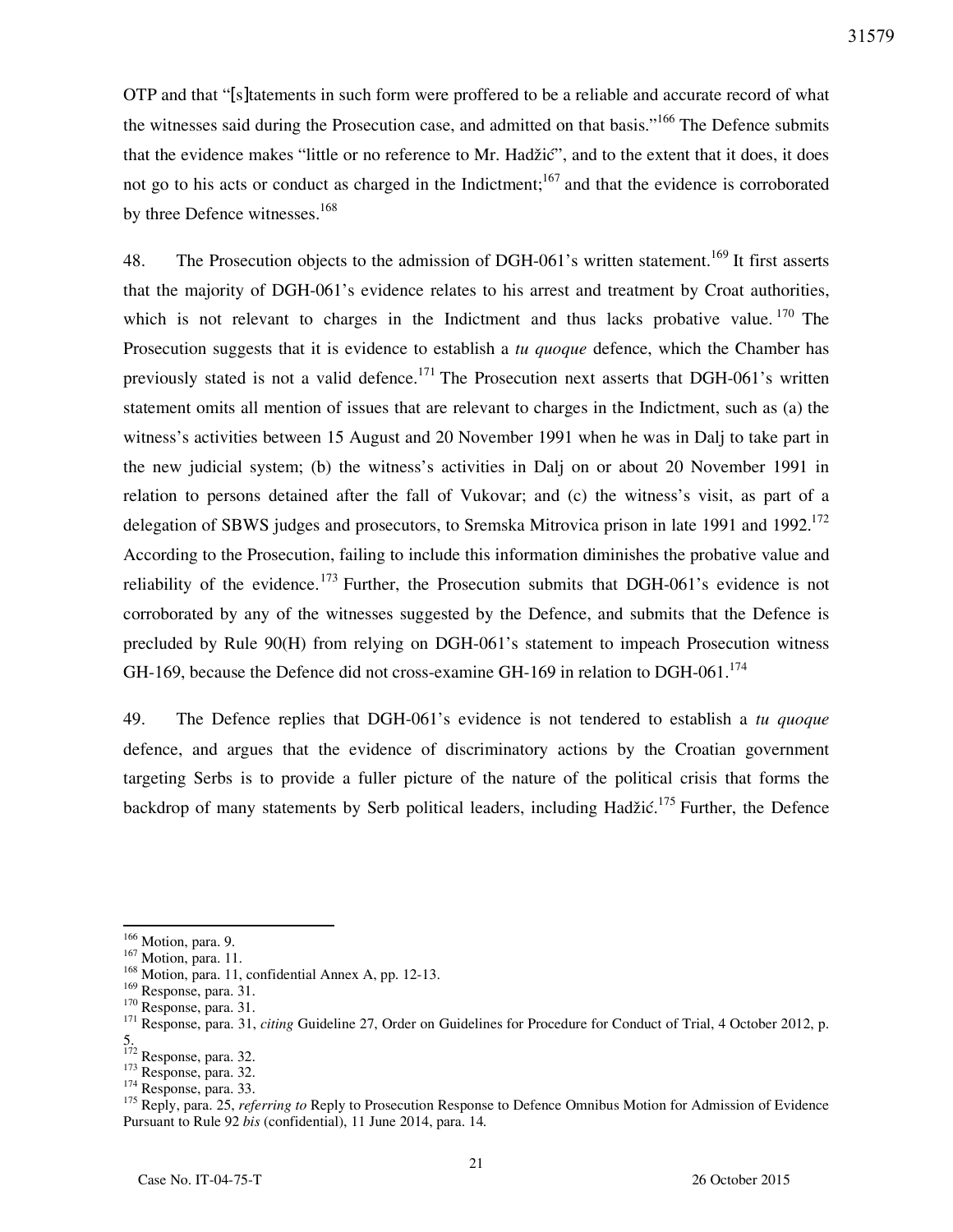contends that the alleged absence of information which the Prosecution speculates might be incriminating is not a factor against admission.<sup>176</sup>

50. The Prosecution does not dispute, and the Chamber accepts, that DGH-061 is deceased and therefore unavailable.<sup>177</sup> The Chamber notes that DGH-061's written statement primarily relates to, and provides significant details about, his arrest in May  $1991$ .<sup>178</sup> While it would be preferable to have a written statement that is more tailored to this specific case, the Chamber is mindful of DGH-061's unavailability and considers that the written statement, which also addresses increasing ethnic tensions,  $179$  is relevant to providing background information in relation to charges in the Indictment. For the same reason, the Chamber does not consider that the fact that the written statement does not include information about other events relevant to this case diminishes its probative value and reliability. The Chamber further considers that the written statement (a) was read to the witness in the Serbian language by a Registry approved interpreter; (b) is signed by the witness, who stated that the statement was true to the best of his knowledge and recollection; and (c) indicates where the witness was uncertain about particular information.<sup>180</sup> Finally, the Chamber considers that the Prosecution's reference to a possible Rule  $90(H)$  violation<sup>181</sup> is not sufficient to preclude admission of the written statement. The Chamber is satisfied that the tendered evidence is reliable, relevant, has probative value, and is appropriate for admission pursuant to Rules 89(C) and 92 *quater*.

51. *DGH-063*: The Defence asserts that DGH-063 is unavailable as he died in 1998 while being detained at the United Nations Detention Unit.<sup>182</sup> According to the Defence, DGH-063's evidence—in the form of a transcript of his testimony in *Prosecutor v. Dokmanovic*<sup>183</sup> and seven associated exhibits—is relevant to (a) political developments and events in Vukovar and Borovo Selo in the lead up to the conflict; (b) the formation and powers of the District Government and Assembly in SBWS, including Goran Hadžić's role; (c) the formation of TO units and the JNA; and (d) the Velepromet Meeting. <sup>184</sup> The Defence submits that DGH-063's evidence makes "little" reference to Mr. Hadžić's acts and conduct" and asserts that to the extent that he refers to matters

<sup>&</sup>lt;sup>176</sup> Reply, para. 25.

<sup>&</sup>lt;sup>177</sup> Fifth Addendum, para. 1, confidential Annex B, DGH-061 Death Certificate, 20 July 2014.

<sup>&</sup>lt;sup>178</sup> Rule 65 *ter* number 1D00786, DGH-061 Written Statement, 27 January 1997, pp. 4-9.

<sup>179</sup> Rule 65 *ter* number 1D00786, DGH-061 Written Statement, 27 January 1997, pp. 2-4.

<sup>180</sup> Rule 65 *ter* number 1D00786, DGH-061 Written Statement, 27 January 1997.

<sup>&</sup>lt;sup>181</sup> The Chamber notes that GH-169 testified that DGH-061 was among a particular group. GH-169, 7 October 2013, T. 8774-8775 (confidential), 8 October 2013, T. 8833. However, DGH-061 does not deny this fact in his written statement. In fact, he does not address whether or not he was a member of this group. The Prosecution, therefore, has not substantiated its claim that there has been a Rule 90(H) violation.

<sup>&</sup>lt;sup>182</sup> Motion, confidential Annex A, p. 15. The Defence does not file any documentation to support this, but notes that "[t]his is understood not to be disputed." Notice of Compliance, confidential Annex A, p. 15.

Case No. IT-95-13a-T

<sup>&</sup>lt;sup>184</sup> Motion, confidential Annex A, pp. 13-15.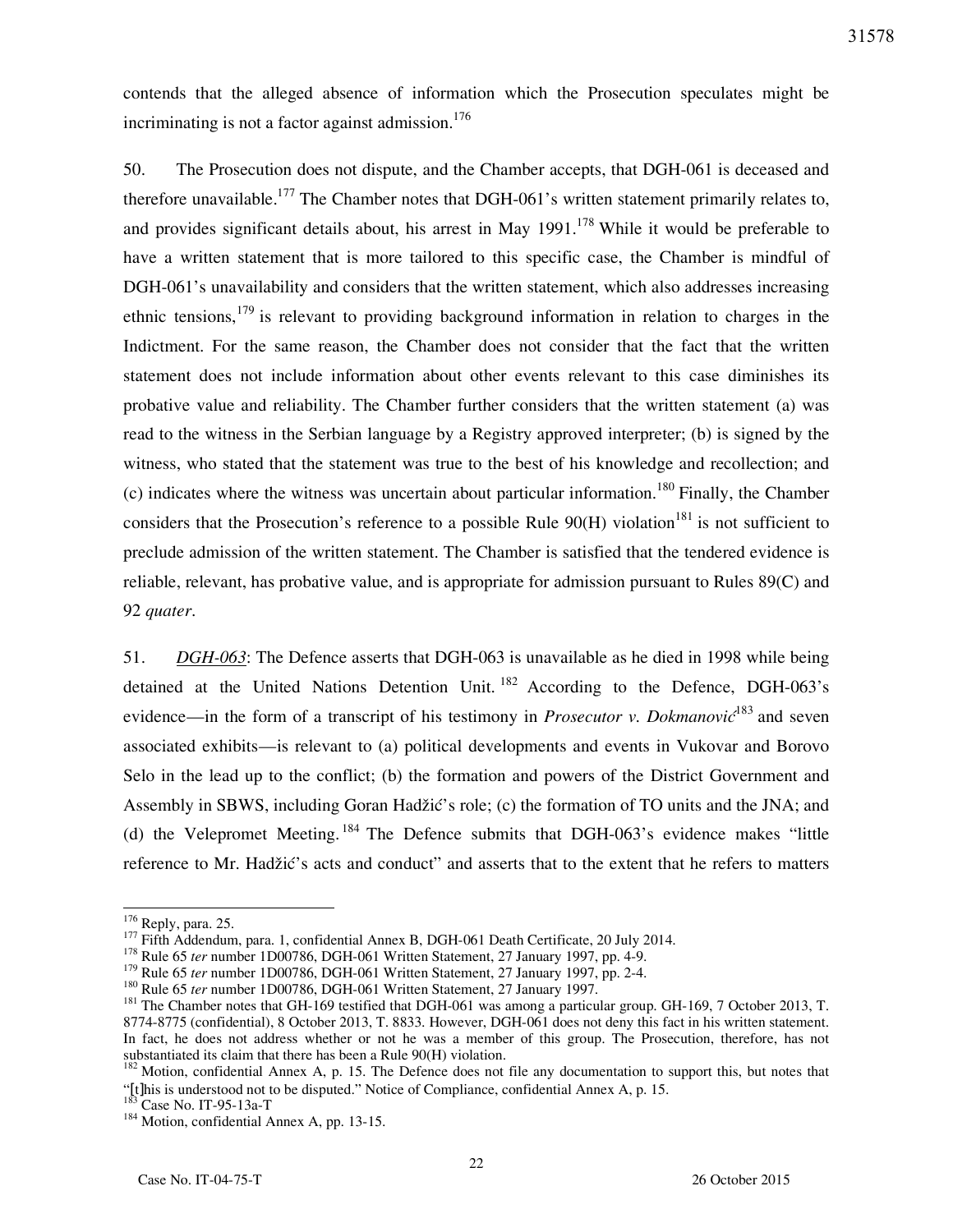concerning the authority and activities of the District Government of SBWS, his testimony is substantially corroborated by other witnesses. $185$ 

52. The Prosecution objects to the admission of DGH-063's prior testimony arguing that it is unreliable because, *inter alia*, it was given at his own trial and was therefore self-serving.<sup>186</sup> The Prosecution further submits that DGH-063 gave the evidence only after several insider witnesses had testified on his behalf, which significantly diminishes the weight that can be assigned to it.<sup>187</sup> Further, the Prosecution argues that many contentious issues relevant to the present case, such as the Velepromet Meeting and the relationship between the SBWS government and the JNA, were not thoroughly tested during DGH-063's cross-examination in *Dokmanović*.<sup>188</sup> Finally, the Prosecution submits that the evidence lacks sufficient indicia of reliability because it contains internal contradictions on contentious issues in this case.<sup>189</sup>

53. The Defence replies that the Prosecution's objections go to the weight that should be afforded to the evidence rather than to its admissibility.<sup>190</sup> It submits that, while the Prosecution may not have tested the witness during his testimony in *Dokmanović* on all issues of relevance to this case, the overlap between the two cases is substantial, and therefore any failure to crossexamine on these issues is attributable to the Prosecution.<sup>191</sup>

54. The Prosecution does not dispute, and the Chamber accepts, that DGH-063 is deceased and therefore unavailable.<sup>192</sup> The Chamber considers that the witness's evidence is relevant to charges in the Indictment. The Chamber further considers that the evidence was given under oath before the Tribunal and was subjected to cross-examination.<sup>193</sup> The conditions under which the evidence was given, as well as any inconsistencies within it,<sup>194</sup> go to the weight to be accorded to the evidence,

 $185$  Motion, para. 12, confidential Annex A, pp. 13-15.

<sup>186</sup> Response, para. 34.

<sup>187</sup> Response, para. 34.

<sup>188</sup> Response, para. 34.

<sup>189</sup> Response, para. 35.

<sup>190</sup> Reply, para. 26.

 $191$  Reply, para. 26.

<sup>192</sup> *See Prosecutor v. Mrkšić et al.,* Case No. IT-95-13a-T, Order Terminating Proceedings against Slavko Dokmanović, 15 July 1998.

<sup>193</sup> Rule 65 *ter* number 1D02409, *Prosecutor v. Dokmanović*, Case No. IT-95-13a-T, 27 May 1998; Rule 65 *ter* number 1D02408, *Prosecutor v. Dokmanović*, Case No. IT-95-13a-T, 28 May 1998.

<sup>&</sup>lt;sup>194</sup> In this respect, the Chamber has reviewed the inconsistency alleged by the Prosecution in the Response. The Chamber notes that DGH-063, when asked if he had felt it was important to be at the Velepromet Meeting, stated "I was a member of the government. Mr. Hadžić was Prime Minister. Therefore, what the Prime Minister asked individual members to do was something that they were supposed to do. But I said yesterday that I think it was decisive that the members of the delegation from Kladovo wanted to see the town." Rule 65 ter number 1D02408, *Prosecutor v. Dokmanović*, Case No. IT-95-13a-T, 28 May 1998, T. 3462. The Chamber finds that a subsequent statement in his testimony, referenced by the Prosecution as contradictory, was in fact a clarification of this statement. Specifically, the question directed at DGH-063 was: "You had indicated a few moments ago that your Prime Minister had told you that you needed to be there, and so, as a minister, you felt it was your duty or your obligation to go. So, I mean, this was really one of your main reasons for going to Vukovar, was it not? It wasn't just incidental to being there?" DGH-063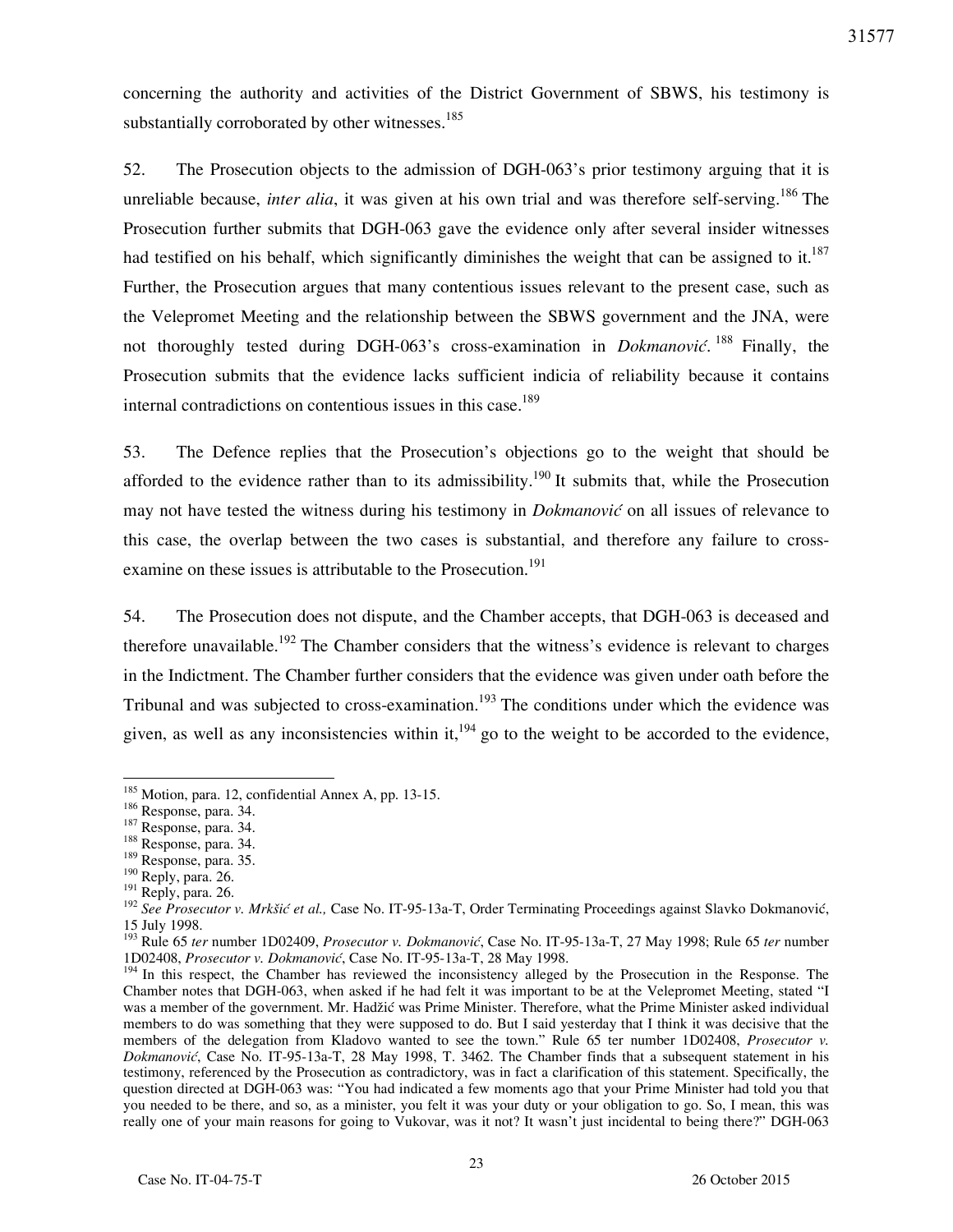not its admission. In relation to the tendered associated exhibits, the Chamber notes that the relevant portions of the transcript from the audio tapes surrounding the witness's arrest were read into the case record in *Dokmanović* and therefore do not need to be admitted separately. <sup>195</sup> The Chamber determines that the remaining tendered associated exhibits are referenced in the transcript and form an inseparable and indispensable part of the testimony.<sup>196</sup> The Chamber notes, however, that the document with Rule 65 *ter* number 1D03204 has already been admitted as exhibit P1654.1645 and will not be admitted again. The Chamber is satisfied that the witness is unavailable and finds that the tendered evidence is reliable, is relevant, has probative value, and is appropriate for admission pursuant to Rules 89(C) and 92 *quater*.

55. *DGH-064*: In the Motion, the Defence asserts that DGH-064 is unavailable because he is mentally impaired.<sup>197</sup> In support, it submits medical certificates, dated from 1991 to 2003, which indicate that DGH-064 suffered from migraines and post-traumatic stress disorder ("PTSD").<sup>198</sup> In the Fourth Addendum, the Defence submits additional medical documentation that indicates that in 2009 DGH-064 was diagnosed with relapsing and remittent multiple sclerosis, cerebral meningioma, and cerebellar cavernoma.<sup>199</sup> According to the Defence, DGH-064's evidence, in the form of a written record of a witness interview undertaken by an Investigating Judge of the Military Court in Belgrade, is relevant to the events at Ovčara Farm between 17 and 22 November 1991.<sup>200</sup> The Defence submits that the evidence makes "little or no reference to Mr. Hadžić", and to the extent that it does, it does not go to his acts or conduct as charged in the Indictment;  $201$  and that the evidence is corroborated by five Defence witnesses. $202$ 

56. The Prosecution submits that the Defence has failed to establish that DGH-064 is unavailable because (a) the witness testified before the Tribunal in 2006 which undermines the claim that the medical documents dated from 1991 to 2003 demonstrate that the witness is currently

responded: "It was not an order issued by Mr. Hadžić. It was more of a recommendation that we should be there, that we should show up there." Rule 65 *ter* number 1D02408, *Prosecutor v. Dokmanović*, Case No. IT-95-13a-T, 28 May 1998, T. 3468.

<sup>195</sup> Rule 65 *ter* number 1D02409, *Prosecutor v. Dokmanović*, Case No. IT-95-13a-T, 27 May 1998, T. 3494-3501; Rule 65 *ter* number 1D03202, Transcript of Arrest of DGH-063, undated.

<sup>196</sup> Rule 65 *ter* number 1D03174, Hunting Suit of Slavko Dokmanović; Rule 65 *ter* number 1D03204, Transcript Video, 20 November 1991; Rule 65 *ter* number 02796, Resolution on Resolving Inter-Ethnic Tensions, undated; Rule 65 *ter*  number 1D02190, Memorandum to President of the Republic of Croatia from Slavko Dokmanović, 9 April 1991; Rule 65 *ter* number 1D02191, Conclusion of the Municipality of Vukovar, 10 April 1991; Rule 65 *ter* number 1D02189, "Appeal by Slavko Dokmanović, president of Vukovar Municipality", undated.

Motion, confidential Annex A, pp. 17-19.

<sup>&</sup>lt;sup>198</sup> Motion, confidential Annex B.

<sup>&</sup>lt;sup>199</sup> Fourth Addendum, para. 1, confidential Annex C.

<sup>200</sup> Motion, confidential Annex A, pp. 17-18.

 $201$  Motion, para. 11.

<sup>&</sup>lt;sup>202</sup> Motion, para. 11, confidential Annex A, pp. 17-18. The Defence also, incorrectly, submits that the written statement was recorded by the OTP and that "[s]tatements in such form were proffered to be a reliable and accurate record of what the witnesses said during the Prosecution case, and admitted on that basis." *See* Motion, para. 9.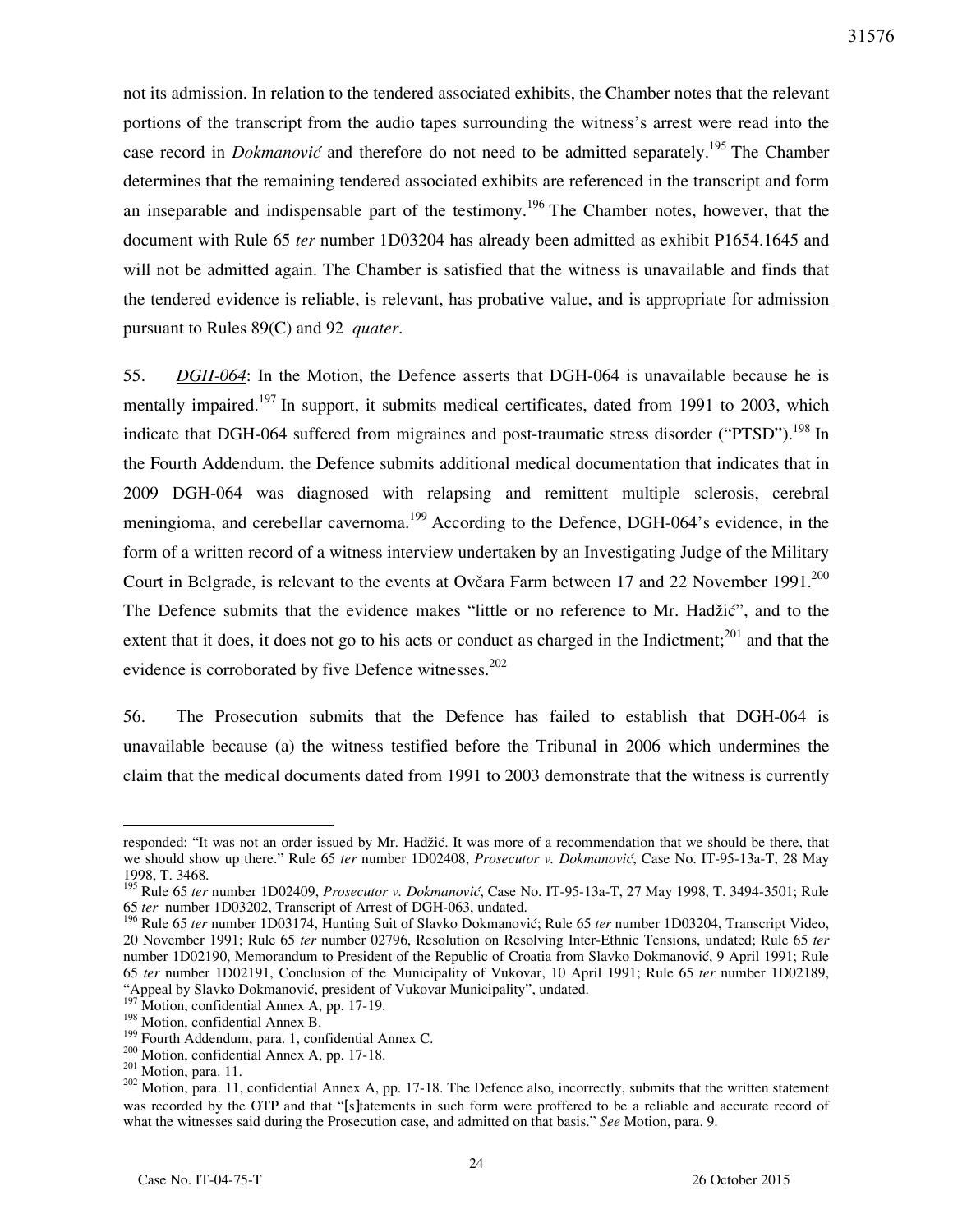unavailable; $^{203}$  (b) the Defence itself has taken the position that PTSD, depression, or a heart condition are not conditions that render a person unavailable to testify;  $^{204}$  and (c) the documentation attached in the Fourth Addendum does not explain if there is ongoing treatment, his current symptoms, or his current ability to testify.<sup>205</sup> The Prosecution further objects to the admission of DGH-064's 2001 interview record arguing that when testifying in 2006, DGH-064 stated that (a) the record was incorrect on important details, such as his presence at Ovčara, (b) it was prepared on the basis of notes taken by a clerk who was writing down the investigating judge's summary of DGH-064's answers, (c) he was not given the opportunity to re-read the statement before signing it, and (d) the interview record omitted details which he included in subsequent statements.<sup>206</sup>

57. In reply, the Defence asserts that the Prosecution "understates the severity of the witness's conditions".<sup>207</sup> It further argues that DGH-064's interview record was substantially affirmed by his testimony in *Prosecutor v. Mrkšić et al.*<sup>208</sup> in particular, his description of the scene inside the Ovčara hangar on 20 November 1991 is corroborated by his testimony in that case.<sup>209</sup> According to the Defence, the discrepancy between the interview record and his subsequent testimony is not so substantial as to go to admissibility rather than weight.<sup>210</sup> However, the Defence submits that it "would nevertheless not oppose the admission of the witness's testimony from the *Mrkšić* case in its entirety." $^{211}$ 

58. The Chamber notes that DGH-064 testified as a *viva voce* witness at the Tribunal over the course of four days in April 2006 without any complications of which the Chamber has been made aware.<sup>212</sup> Therefore, the Chamber does not consider that the medical documents from 1991 to 2003 demonstrate that DGH-064 is currently unavailable to testify. The Chamber notes that it is apparent from the medical documentation attached to the Fourth Addendum that the Defence did not request updated medical information for this witness until 16 June 2014—one month after the filing deadline for the Rule 92 *quater* motion.<sup>213</sup> The Chamber will however consider the newly received documentation. The Chamber notes that in 2009, thus after his testimony at the Tribunal, DGH-064

<sup>203</sup> Response, para. 36, *citing* Defence Response to Supplement to Prosecution's Omnibus Motions for Admission of Evidence Pursuant to Rule 92 *quater* and Rule 92 *bis* (confidential)*,* 11 October 2012, para. 7. *See also* Fourth and Fifth Addendum Response, para. 7.

<sup>204</sup> Response, para. 36, *citing* Defence Response to Supplement to Prosecution's Omnibus Motions for Admission of Evidence Pursuant to Rule 92 *quater* and Rule 92 *bis* (confidential)*,* 11 October 2012, para. 7.

<sup>&</sup>lt;sup>205</sup> Fourth and Fifth Addendum Response, para. 7.

<sup>206</sup> Response, para. 37; Fourth and Fifth Addenda Response, para. 7.

<sup>&</sup>lt;sup>207</sup> Fourth and Fifth Addenda Reply, para. 3.

<sup>&</sup>lt;sup>208</sup> Case No. IT-95-13/1.

<sup>209</sup> Reply, para. 28.

 $^{210}$  Reply, para. 28.

 $211$  Reply, para. 29.

<sup>212</sup> *Prosecutor v. Mrk{i} et al.*, Case No. IT-95-13/1-T, 25-28, April 2006.

<sup>&</sup>lt;sup>213</sup> Fourth Addendum, Confidential Annex C, Letter from Republic of Serbia Ministry of Justice in Reply to Defence Counsel Request of 16 June 2014, 28 July 2014.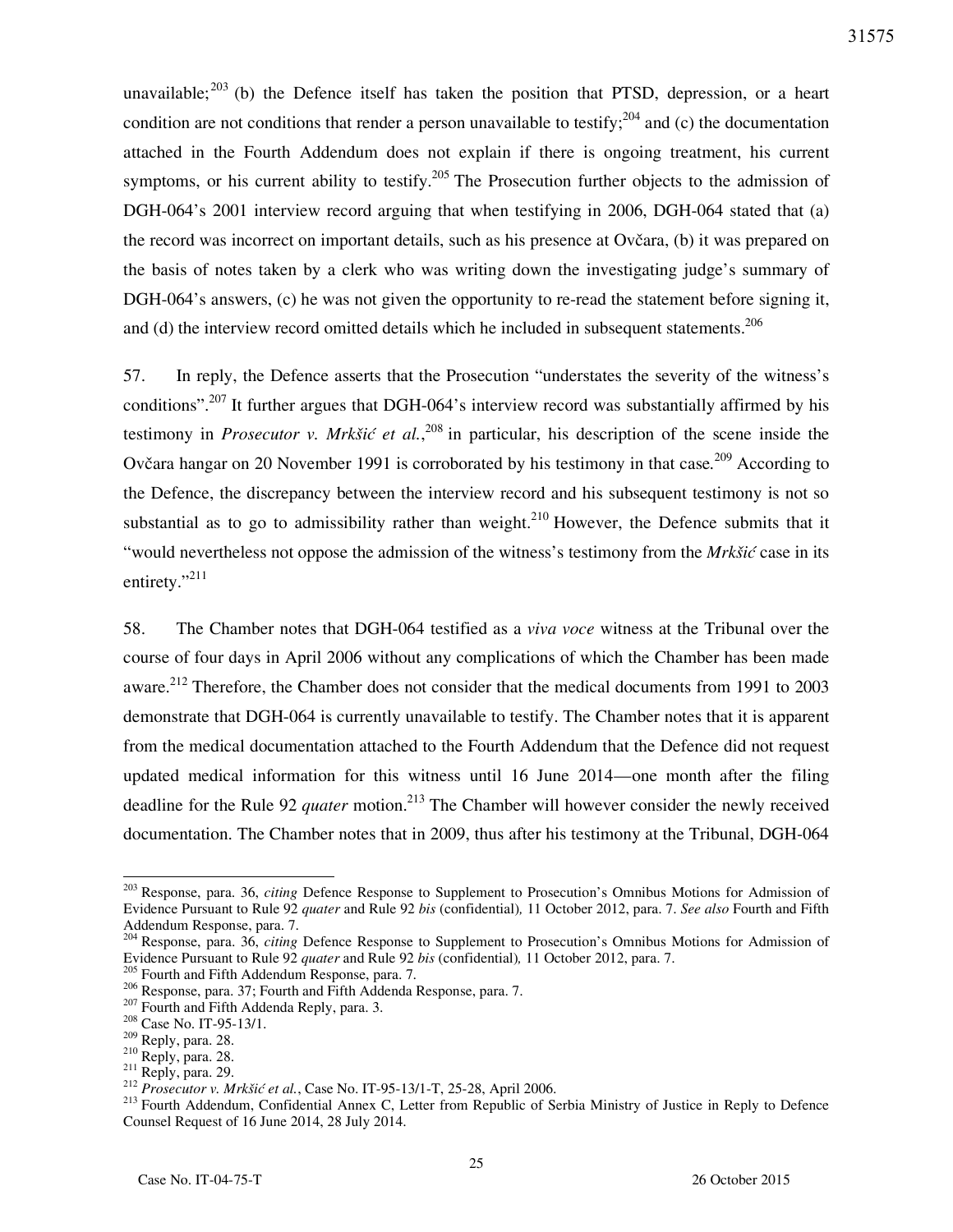was diagnosed with multiple sclerosis, cerebral meningioma, and cerebellar cavernoma. DGH-064 has been hospitalised for these conditions on a number of occasions due to a deterioration of the illness and to receive "immunomodulating" therapy.<sup>214</sup> The Chamber is satisfied that the conditions highlighted in the Fourth Addendum are serious enough to render DGH-064 incapable of answering questions put to him and testifying coherently and that he is therefore objectively unavailable within the meaning of Rule 92 *quater*.

59. The Chamber considers that DGH-064's evidence is relevant to charges in the Indictment. The written statement tendered by the Defence is a summary of evidence given by DGH-064 before an investigative judge of the Military Court in Belgrade.<sup>215</sup> The witness was "advised to tell the truth, that he must not withhold any facts, and was then warned that giving false testimony is a criminal offence", but there is no indication that he took an oath.<sup>216</sup> During his testimony in *Mrkšić et al*, DGH-064 stated that (a) he did not re-read this statement before the military court in Belgrade, as would have been the standard procedure; (b) the statement was taken based on the notes of the clerk, during which time he was "using free speech describing the events", and the magistrate was dictating to the clerk what DGH-064 had said; and (c) the witness only realised certain errors in the statement regarding his presence at the Ovčara hangar at a later date, because he had not had the opportunity to re-read it.<sup>217</sup> In light of these circumstances, the Chamber finds that the tendered evidence does not contain sufficient indicia of reliability and is therefore not appropriate for admission pursuant to Rules 89(C) and 92 *quater*. The Chamber notes the Defence's position that it would not oppose the admission of DGH-064's testimony in the *Mrkšić et al.* case in full.<sup>218</sup> However, the *Mrkšić et al.* testimony has not been tendered.

60. *DGH-108*: The Defence submits a death certificate to demonstrate that DGH-108 is unavailable.<sup>219</sup> According to the Defence, DGH-108's evidence—in the form of a transcript of his prior testimony in *Prosecutor v. Stanišić and Simatović*<sup>220</sup> and nine associated exhibits<sup>221</sup>—is relevant to, *inter alia*, (a) the deployment of Serbian police officers to the SBWS in 1991 and their relationship to both the Novi Sad Corps of the JNA and the SBWS TO Staff (under Radovan

 $\overline{a}$ <sup>214</sup> Fourth Addendum, Confidential Annex C, Letter from Republic of Serbia Ministry of Justice in Reply to Defence Counsel Request of 16 June 2014, 28 July 2014.

<sup>215</sup> Rule 65 *ter* number 1D02983, Record of Witness Interview, Belgrade Military Court.

<sup>216</sup> Rule 65 *ter* number 1D02983, Record of Witness Interview, Belgrade Military Court, p. 2.

<sup>217</sup> *Prosecutor v. Mrkšić et al.,* Case No. IT-95-13/1-T, 27 April 2006, T. 7835.

 $218$  Reply, para. 29.

<sup>&</sup>lt;sup>219</sup> Fourth Addendum, confidential Annex B, DGH-108 Death Certificate, 22 March 2012.

<sup>&</sup>lt;sup>220</sup> Case No. IT-03-69. On 13 August 2014, the Defence informed the Chamber and the Prosecution via email that it had omitted to tender the closed session portions of DGH-108's testimony from 13 and 14 February 2012 and that it now tenders them (Rule 65 *ter* numbers 1D02836.1 and 1D02837.1).

 $221$  In the Notice of Compliance the Defence withdraws its request for the admission of multiple associated exhibits, noting that "[s]ome exhibits have also been identified as redundant with documents already listed on the Prosecution's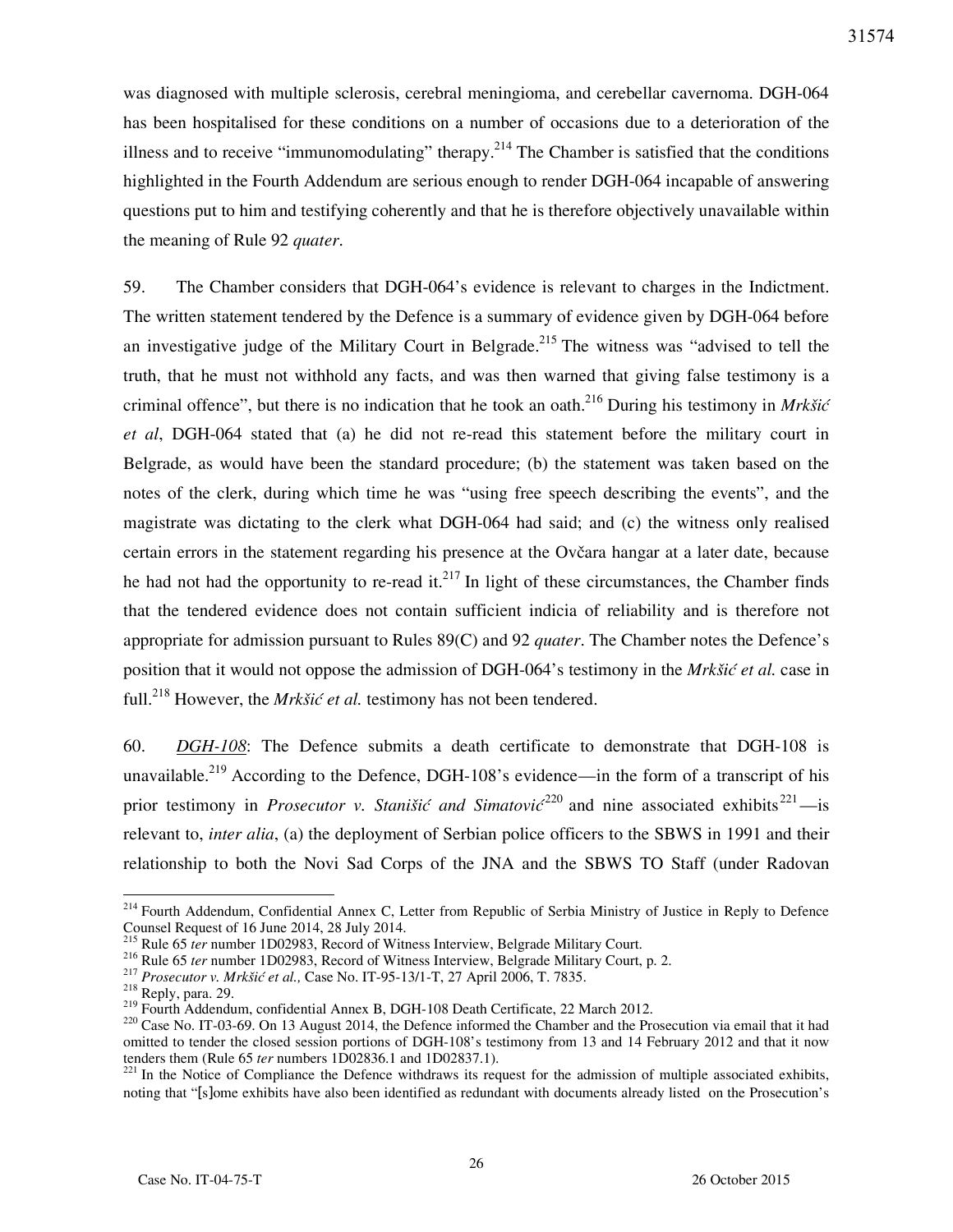Stojičić), (b) the relationship between Željko Ražnatović ("Arkan") and the Novi Sad Corps, and (c) the roles and affiliations of Radoslav Kostić and Ilija Kojić.<sup>222</sup> The Defence submits that the evidence makes "little or no reference to Mr. Hadžić", and to the extent that it does, it does not go to his acts or conduct as charged in the Indictment; $^{223}$  and that the evidence is corroborated by four Defence witnesses.<sup>224</sup>

61. The Prosecution does not oppose admission of DGH-108's evidence pursuant to Rule 92 *quater*, but submits that on certain issues the evidence is unreliable*.* <sup>225</sup> The Prosecution requests that three documents which point to inaccuracies in the evidence and were admitted during DGH-108's testimony in *Stanišić and Simatović* be added to the Defence's associated exhibits.<sup>226</sup> Further, the Prosecution objects to the admission of two tendered associated exhibits (Rule 65 *ter* numbers 1D03116 and 1D03117) because, according to the Prosecution, they do not form an "inseparable or indispensable" part of DGH-108's evidence.<sup>227</sup> The Prosecution also opposes the admission of a further associated exhibit (Rule 65 *ter* number 04895) because the relevant portions of this video are encompassed in Prosecution exhibit  $P241<sup>228</sup>$  The Prosecution notes that the associated exhibit with Rule 65 *ter* number 1D03121 has already been admitted as P152 and is therefore unnecessary.<sup>229</sup>

62. The Defence replies that it does not oppose the admission of the three additional associated exhibits proposed by the Prosecution.  $230$  The Defence maintains that the associated exhibits objected to by the Prosecution be admitted, specifically noting that DGH-108's testimony regarding Rule 65 *ter* numbers 1D03116 and 1D03117 is more extensive than the Prosecution acknowledges and that his testimony in relation to those exhibits would be incomprehensible without their admission.<sup>231</sup>

63. The Prosecution does not dispute, and the Chamber accepts, that DGH-108 is deceased, and therefore unavailable.<sup>232</sup> The Chamber considers that the witness's evidence is relevant to charges in the Indictment. The Chamber further considers that the evidence was given under oath before the

 $\overline{a}$ 

31573

Rule 65 *ter* exhibit list or otherwise deemed unnecessary for tendering." Notice of Compliance, para. 1. The Chamber will not further consider these documents.

<sup>&</sup>lt;sup>222</sup> Motion, confidential Annex A, pp. 20-21; Notice of Compliance, confidential Annex A, pp. 2-4.

<sup>223</sup> Motion, para. 11.

 $224$  Motion, para. 11, confidential Annex A, p. 21.

<sup>225</sup> Response, para. 38.

<sup>&</sup>lt;sup>226</sup> Response, para. 38. The Prosecution refers to documents designated as P03080, P03081, and P03082 in *Stanišić and Simatović* and with Rule 65 *ter* numbers 06555, 06556, and 06557 in this case.

<sup>227</sup> Response, para. 39. In the Motion the Defence incorrectly lists Rule 65 *ter* number 1D03316. The correct Rule 65 *ter*  number is 1D03116. *See* Reply, para. 30.

<sup>228</sup> Response, para. 39.

<sup>229</sup> Response, para. 39.

 $230$  Reply, para. 30.

 $231$  Reply, para. 30.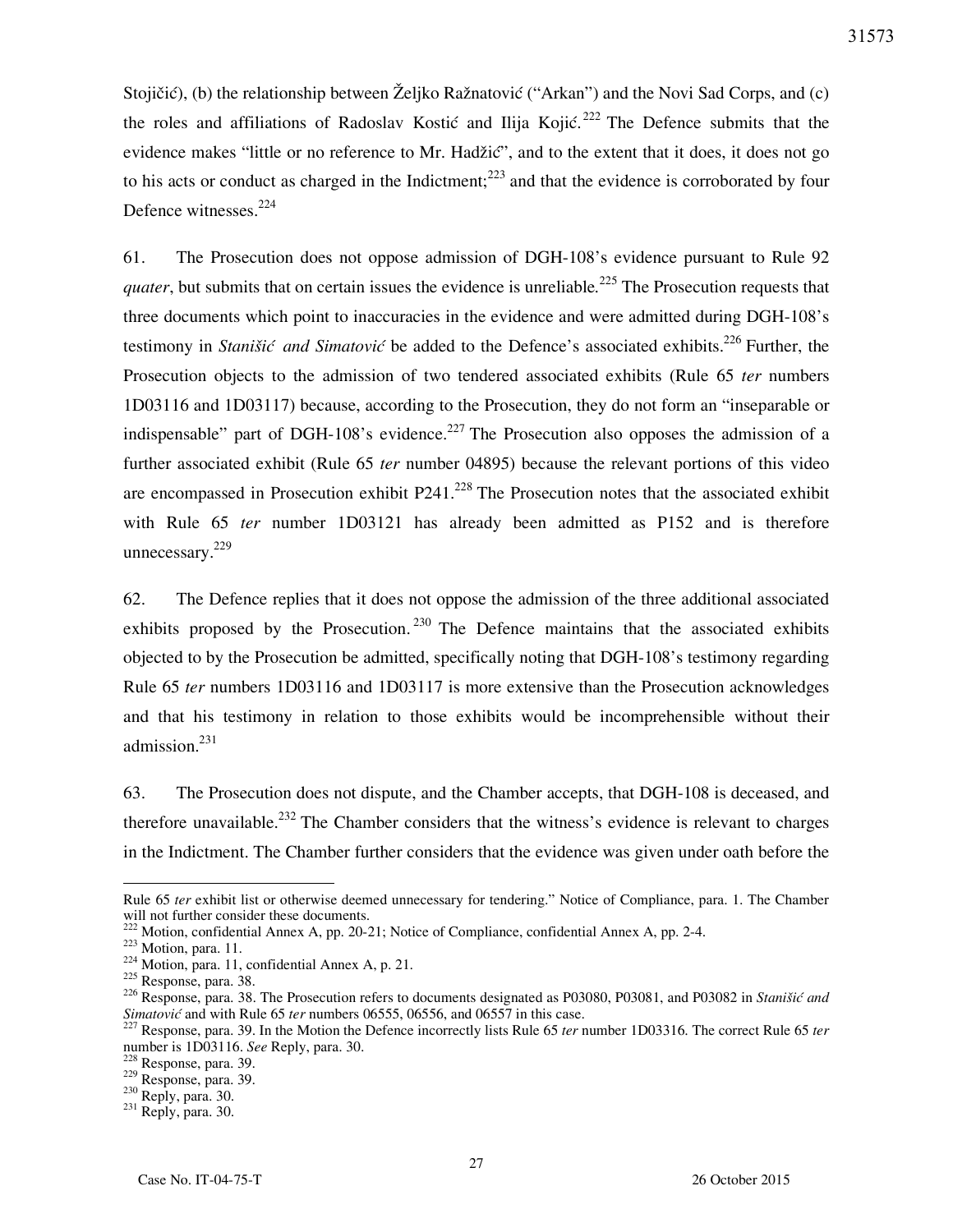Tribunal and was subjected to cross-examination.<sup>233</sup> With respect to the Prosecution's request to admit Rule 65 *ter* number  $06555$ <sup>234</sup>, the Chamber notes that this document was ultimately denied admission in *Stanišić and Simatović* because the Chamber was not satisfied as to its authenticity.<sup>235</sup> However, because the document was primarily used to identify the names of certain individuals, which do not appear in the transcript, the Chamber will admit Rule 65 *ter* number 06555 for this limited purpose. The Chamber finds that the tendered associated exhibits, including the three proposed by the Prosecution, as referenced in the testimony, form an inseparable and indispensable part of the testimony.<sup>236</sup> The Chamber is satisfied that the witness is unavailable and finds that the tendered evidence is reliable, is relevant, has probative value, and is appropriate for admission pursuant to Rules 89(C) and 92 *quater*.

64. The Chamber notes, however, that *Hadžić* exhibit P241 does encompass the video footage contained in *Stanišić and Simatović* exhibits P690 and P691 (Rule 65 *ter* numbers 1D03212 and 1D03113) and Rule 65 *ter* number 1D03121 has already been admitted as exhibit P152 in this case. These documents will not be admitted in duplicate. The Chamber further notes that Rule 65 *ter*  number 1D03211 appears to have been tendered under seal in *Stanišić and Simatović* but has been tendered publicly by the Defence in this case.<sup>237</sup> Out of an abundance of caution the Chamber will admit Rule 65 *ter* number 1D03211 under seal and request the Defence to clarify whether it should be confidential or public. With respect to Rule 65 *ter* number 1D02835, the Chamber notes that it contains testimony given in private session and should have been tendered under seal; it will be admitted under seal and the Defence will be ordered to upload a public redacted version of the transcript to eCourt, which will also be admitted**.** 

<sup>&</sup>lt;sup>232</sup> Fourth Addendum, confidential Annex B, DGH-108 Death Certificate, 22 March 2012.

<sup>&</sup>lt;sup>233</sup> Rule 65 *ter* number 1D02834, *Prosecutor v. Stanišić and Simatović*, Case No. IT-03-69-T, 8 February 2012; Rule 65 *ter* number 1D02835, *Prosecutor v. Stani{i} and Simatovi}*, Case No. IT-03-69-T, 9 February 2012; Rule 65 *ter* number 1D02836, Prosecutor v. Stanišić and Simatović, Case No. IT-03-69-T, 13 February 2012; and Rule 65 ter number 1D02837, Prosecutor v. Stanišić and Simatović, Case No. IT-03-69-T, 14 February 2012.

<sup>234</sup> Exhibit number P3080 in *Stanišić and Simatović*.

<sup>235</sup> *Prosecutor v. Stanišić and Simatović*, Case No. IT-03-69-T, Oral Ruling, 7 June 2012, T. 20087-20088.

<sup>&</sup>lt;sup>236</sup> With respect to Rule 65 *ter* number 1D03117, the Chamber notes that the Defence has incorrectly referred to this exhibit as D697 in the *Stanišić and Simatović* case whereas the correct exhibit number for this document assigned in *Stanišić and Simatović* was D696. *See Stanišić and Simatović,* Case No. IT-03-69-T, 13 February 2012, T. 17197- 17201. The Chamber notes that the Defence reference to Rule 65 *ter* number 1D03316 as an associated exhibit for this witness is a typographical error, and that the correct Rule 65 *ter* number for this document is 1D03116. *See* Response, para. 39; Reply, para. 30. The Chamber also notes with respect to Rule 65 *ter* number 1D03116, that the Defence has incorrectly referred to this exhibit as D696 in the *Stanišić and Simatović* case whereas the correct exhibit number for this document assigned in *Stanišić and Simatović* was D697. *See Stanišić and Simatović,* Case No. IT-03-69-T, 13 February 2012, T. 17202-17206.

<sup>237</sup> *Stanišić and Simatović,* Case No. IT-03-69-T, 9 February 2012, T. 17108.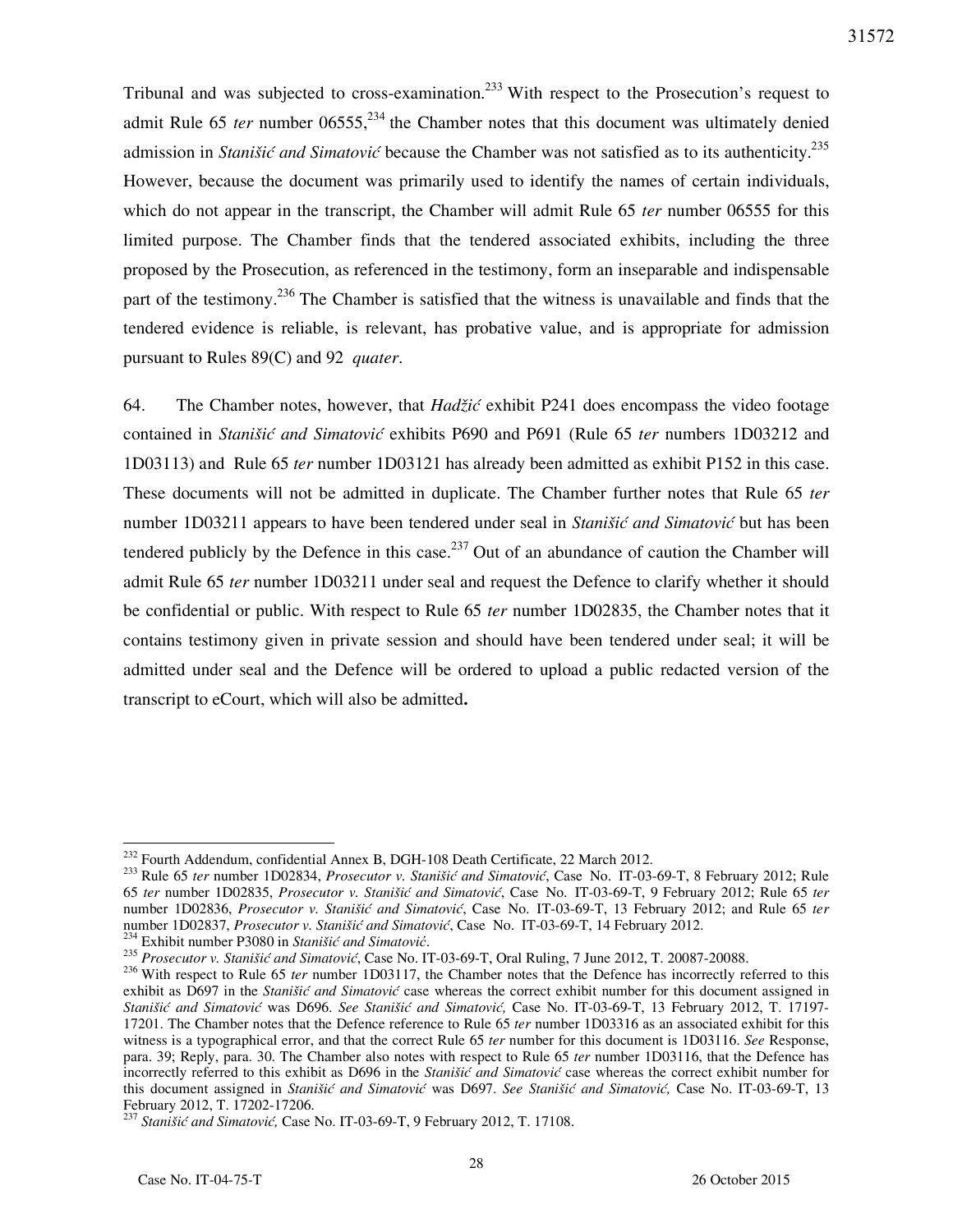### **D. Disposition**

65. Accordingly, the Trial Chamber, pursuant to Rules 54, 89, 92 *quater*, and 126 *bis* of the Rules and paragraphs (C) (5) and (7) of the Practice Direction, hereby:

- (a) **GRANTS** the Prosecution leave to exceed the applicable word limit in its Response;
- (b) **GRANTS** the Defence leave to file the Reply and to exceed the applicable word limit therein;
- (c) **DENIES** the Prosecution leave to file the Sur-Reply;
- (d) **GRANTS** the Defence leave to file the Second Addendum Reply;
- (e) **GRANTS** the Defence leave to file the Fourth and Fifth Addenda Reply;
- (f) **GRANTS** the Motion, in part;
- (g) **ADMITS** the following documents into evidence:
	- (i) *DGH-014*: Rule 65 *ter* number 1D00248;
	- (ii) *DGH-027*: Rule 65 *ter* numbers 1D02402, 1D02327, 1D02326, 1D02325;
	- (iii) *DGH-050*: Rule 65 *ter* numbers 1D02398, 1D03137;
	- (iv) *DGH-060*: Rule 65 *ter* numbers 1D03125, 02312, 1D03127;
	- (v) *DGH-061*: Rule 65 *ter* numbers 1D00786;
	- (vi) *DGH-063*: Rule 65 *ter* numbers 1D02408, 1D02409, 1D03174, 02796, 1D02190, 1D02191, 1D02189;
	- (vii) *DGH-108*: Rule 65 *ter* number 1D02834, 1D02835 (under seal), 1D02836.1 (under seal), 1D02836, 1D02837.1 (under seal), 1D02837, 1D03211 (under seal), 1D03114, 1D03115, 1D03116, 1D03117, 1D03118, 06555, 06556 (under seal), 06557 (under seal);
- (h) **DENIES** without prejudice the admission of the tendered written evidence of DGH-057;
- (i) **DENIES** admission of the tendered written evidence of DGH-040 and DGH-064;